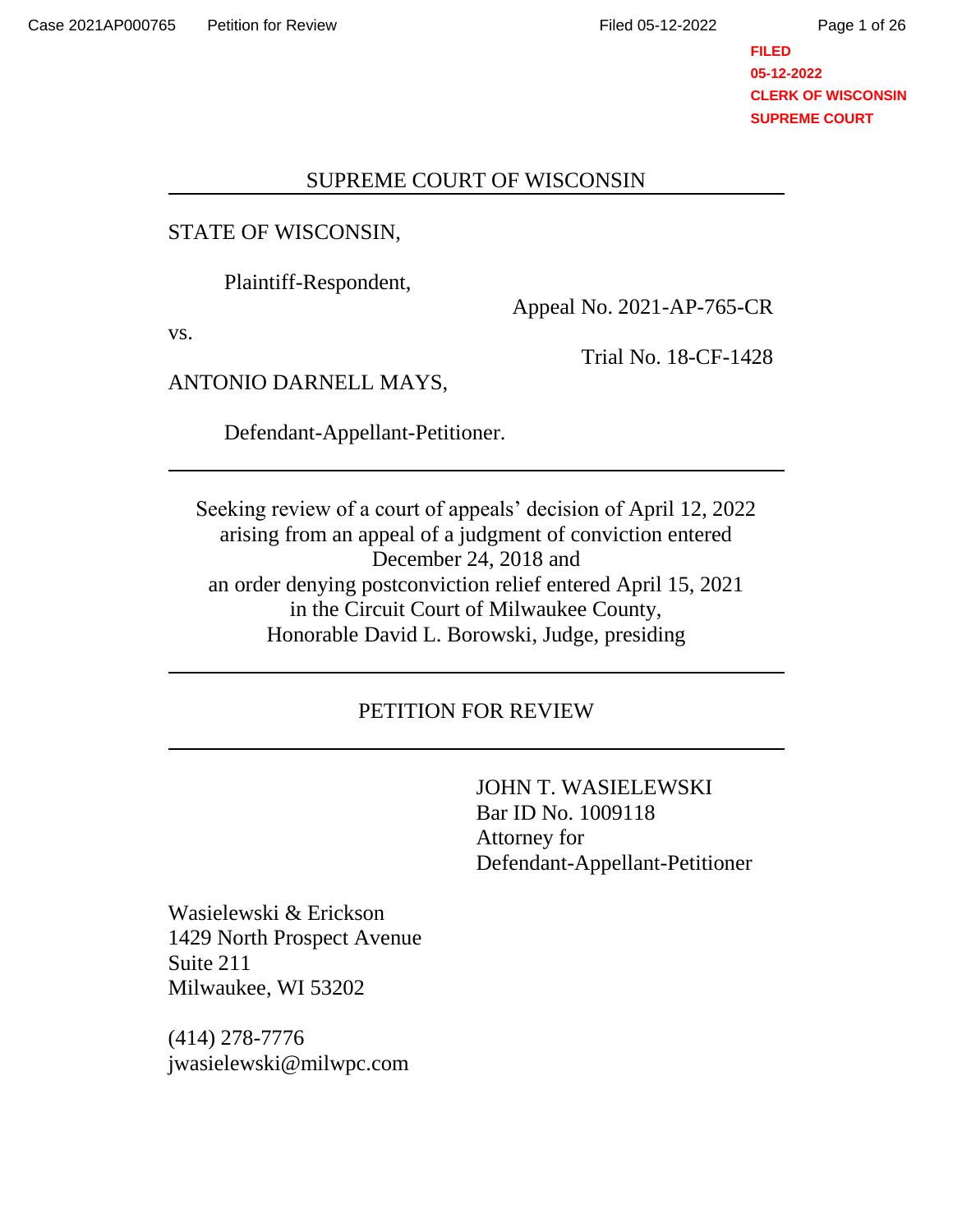### STATEMENT OF THE ISSUE

During trial, doubt arose as to who fired the shot that killed Malik Smith. To remedy this, the state modified the charge from first degree reckless homicide while armed to felony murder, with an underlying felony of armed burglary. This armed burglary was premised on the allegation that upon entering the premises, Mr. Mays intended not to steal, but to commit the felony of second-degree recklessly endangering safety.

The issue is whether burglary based upon entry made with *intent* to commit a *reckless* crime is an offense under Wisconsin law.

The trial court did not expressly address the issue, but allowed the State to modify the charge after the defense withdrew its objection.

The postconviction court saw "no reason why a person cannot intend their own reckless conduct." Apx. 117; 127: 5. The court concluded that burglary committed "with the *intent* to endanger the safety of another human being by criminally reckless conduct" is "plainly a crime under Wisconsin law." Apx. 117-118; 127: 5-6 (emphasis by the court).

The Court of Appeals concluded "that Mays's conviction for the crime of felony murder, with the underlying crime of armed burglary predicated on his intent to commit second-degree recklessly endangering safety, is a valid crime under Wisconsin law." Apx. 111.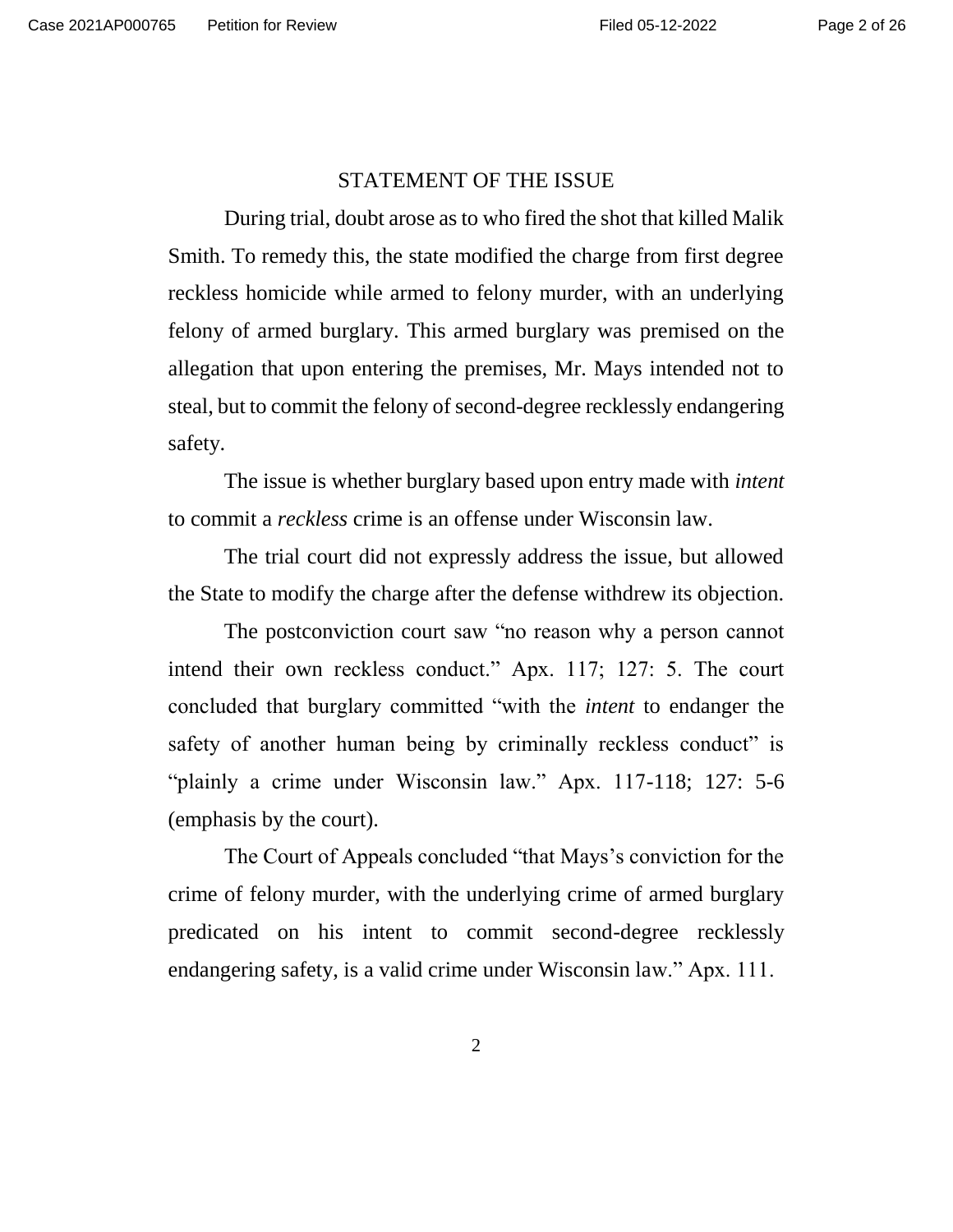# TABLE OF CONTENTS

| STATEMENT OF CRITERIA FOR REVIEW 4                                                                                                                                    |
|-----------------------------------------------------------------------------------------------------------------------------------------------------------------------|
|                                                                                                                                                                       |
|                                                                                                                                                                       |
|                                                                                                                                                                       |
|                                                                                                                                                                       |
|                                                                                                                                                                       |
| Burglary based on entry made with <i>intent</i> to commit<br>a reckless crime is not an offense under Wisconsin law,<br>and therefore such a burglary may not support |
|                                                                                                                                                                       |
|                                                                                                                                                                       |
|                                                                                                                                                                       |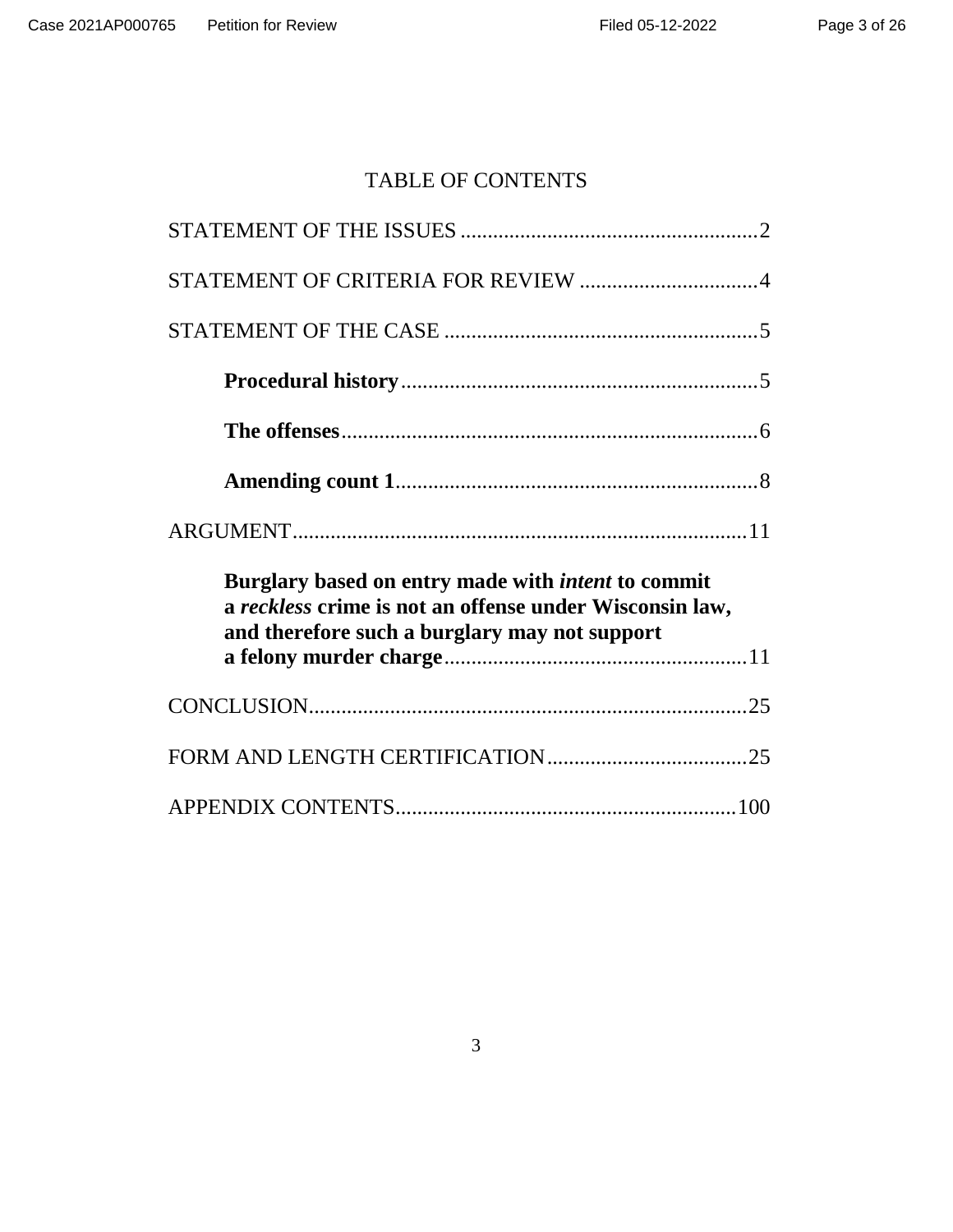### STATEMENT OF CRITERIA FOR REVIEW

The decision of the Court of Appeals is in conflict with controlling opinions of the Wisconsin Supreme Court. Wis. Stat. §809.62(1r)(d). More than 50 years ago, this Court addressed whether a person may intend to commit a reckless crime. The issue arose in the context of a defendant charged with attempted first-degree murder who sought an instruction on a lesser-included offense of attempted homicide by reckless conduct. This Court concluded:

An "attempt" by sec. 939.32 (2) requires that the actor have an intent to perform acts and attain a result which if accomplished would constitute the crime. Acts to constitute an attempt must unequivocally demonstrate that the actor had such intent and would have committed the crime excepting for the intervention of another person or some other extraneous factor. Homicide by reckless conduct does not require any intent to attain a result which if accomplished would constitute a crime; and consequently, one cannot attempt to commit a crime which only requires reckless conduct and not a specific intent.

*State v. Melvin*, 49 Wis.2d 246, 249-250, 181 N.W.2d 490, citing *State v. Carter*, 44 Wis.2d 151, 170 N.W.2d 681 (1969). Both the Postconviction Court (apx. 115-16; 212: 3-4) and the Court of Appeals (apx. 108) acknowledged *Melvin*, but declined to follow it. The Courts below failed to construe the statutes, as this Court did in Carter and Melvin, but instead conduct fact-based analyses.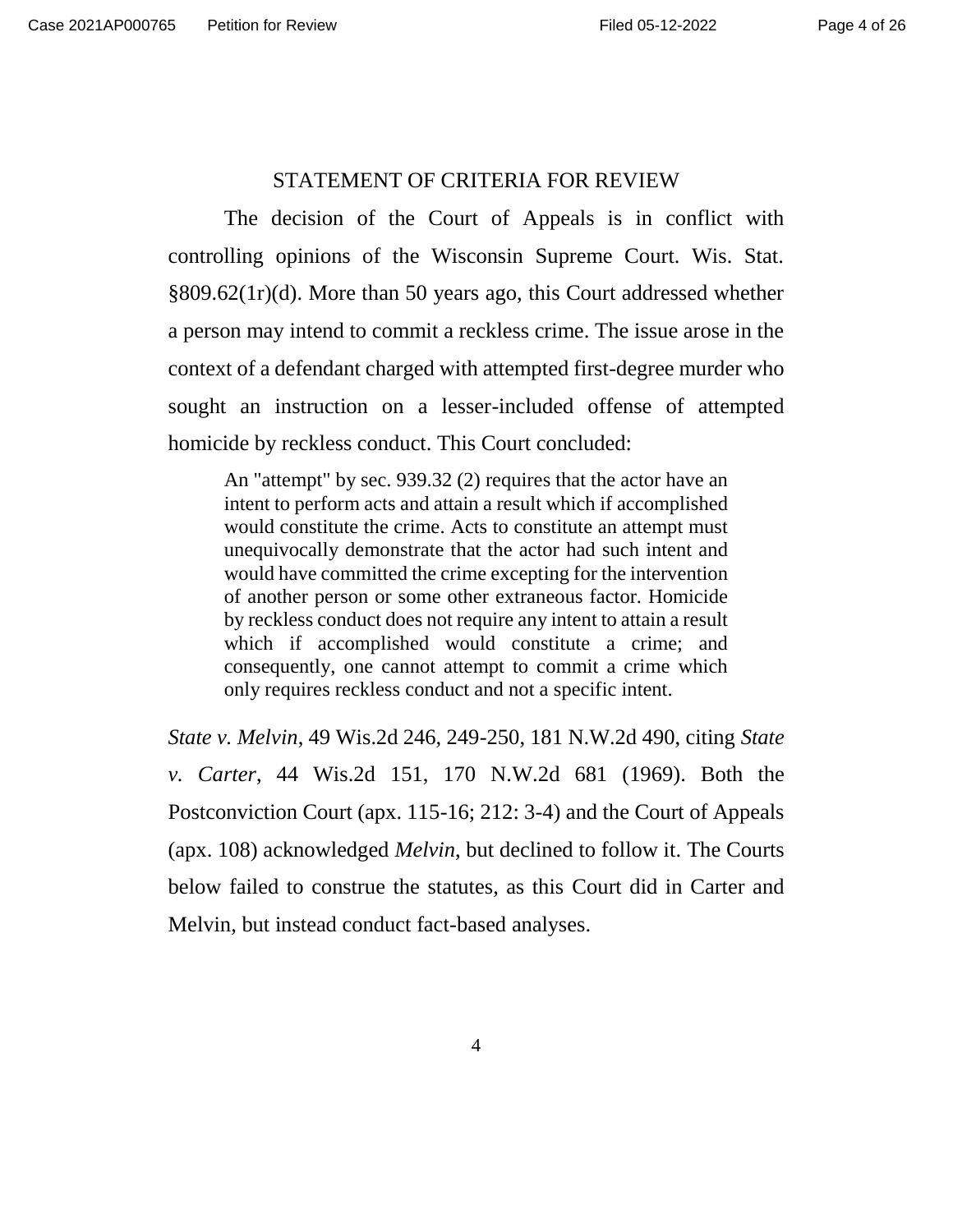### STATEMENT OF THE CASE

#### **Procedural history**

A complaint dated March 27, 2018 charged Mr. Mays with two counts of first-degree reckless homicide while armed in violation of Wis. Stat. §940.02(1) and §939.63(1)(b) and two counts of felon in possession of a firearm in violation of Wis. Stat. §941.29(1m)(a).

During the jury trial held October 15-19, 2018 before the Honorable David Borowski, count 1 was amended from first-degree reckless homicide while armed to felony murder in violation of Wis. Stat. §940.03. The jury convicted Mr. Mays of one count of felony murder, one count of first-degree reckless homicide while armed and two counts of felon in possession of a firearm.

On December 20, 2018 Judge Borowski imposed sentences on the four counts of conviction aggregating 55 years imprisonment with 40 years initial confinement. Apx. 119-121; 178: 1-3.

On January 13, 2021 Mr. Mays filed a postconviction motion to vacate the conviction and sentence as to count 1. 203: 1-15. Pursuant to a briefing schedule (204: 1; 209: 1) the State filed a response (210: 1- 6) and Mr. Mays filed a reply (211: 1-6). On April 15, 2021 Judge Borowski entered a decision and order denying postconviction motion to vacate conviction on court one. Apx. 113-118; 212: 1-6.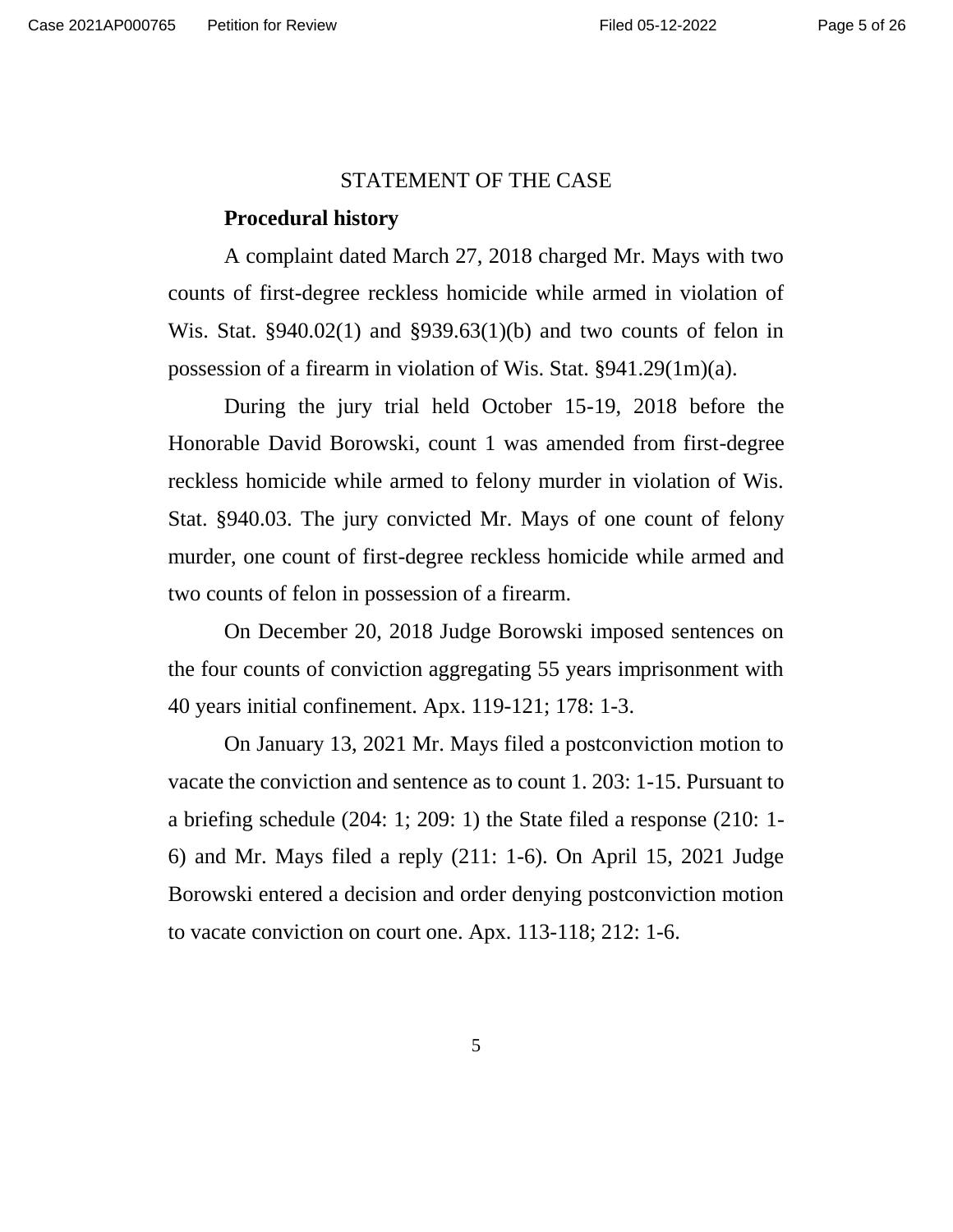### **The offenses**

On March 15, 2018 police who were dispatched to a shooting at 4260 North  $27<sup>th</sup>$  Street, apartment 1, discovered the bodies of two shooting victims: Malik Smith was in the hallway, and Romale Richardson was inside the apartment. 226: 7, 10, 19. The medical examiner determined that both victims died from gunshot wounds. 230: 17-18, 22-23.

In the days preceding the shooting, Brandon Jones had been present at the apartment participating in a series of dice games. 226: 29, 39, 49, 68, 73. Mr. Jones was losing. 226: 71. An argument arose, during which Mr. Jones accused others of cheating. 226: 39, 54. After the last dice game, Mr. Jones paced around, claiming to be searching for his dope, then left the apartment. 226: 74-76; 227: 7-9.

Shortly after Mr. Jones left, someone knocked at the door. 226: 76. Someone answered the door; the shooter then burst in and the shooting started. 226: 77-78; 227: 9. Romale Richardson returned fire. 226: 80-81.

Testimony conflicted over who opened the door before the shooter entered. Christopher Wright testified he thought Romale Richardson opened the door. 226: 76. However, Mr. Wright had told police that Malik Smith had opened the door. 230: 54. Jervita Tisdale testified that Romale Richardson answered the door. 227: 9. However,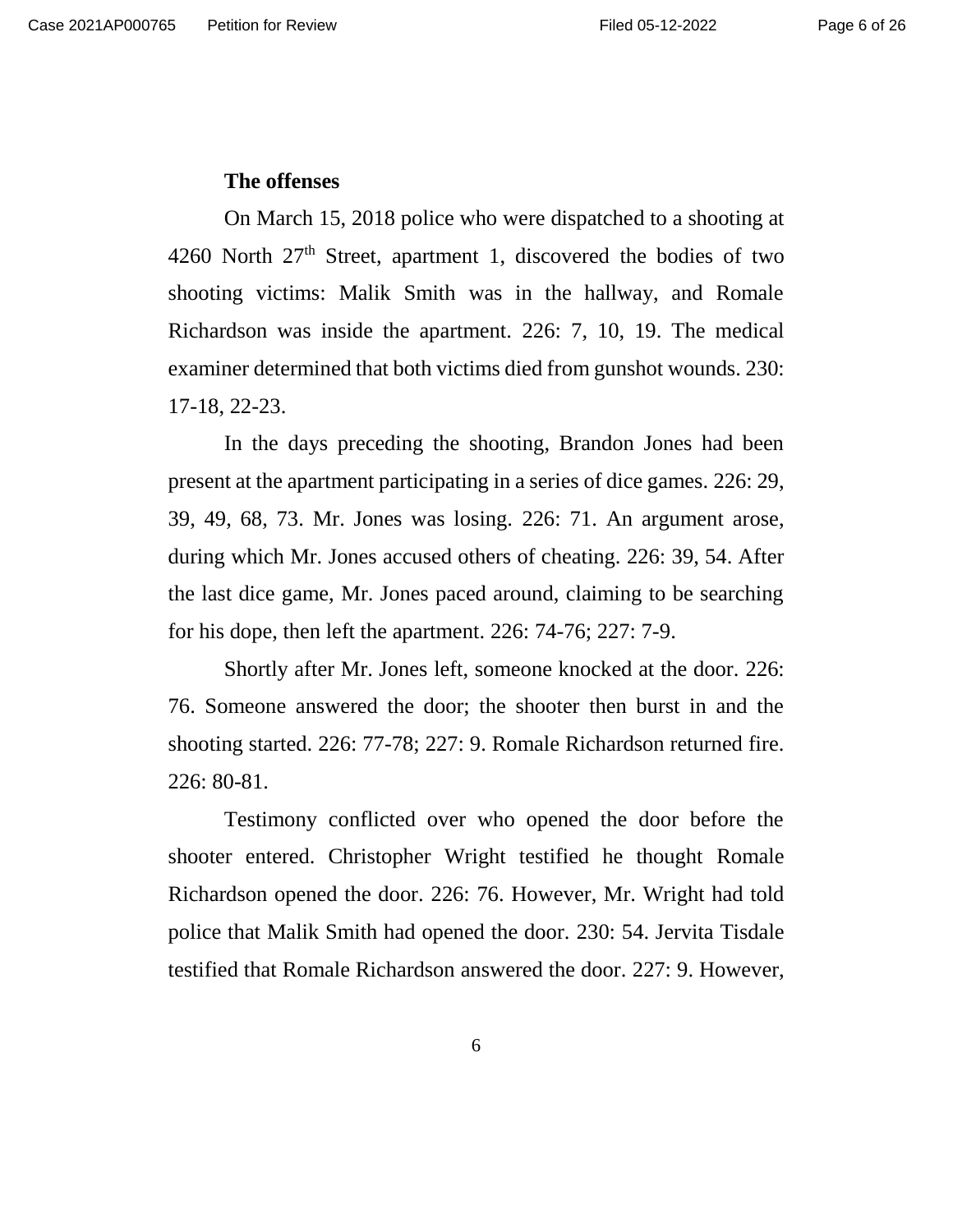after the shooter rushed in, Ms. Tisdale fled into the hall, heard shots, turned around and saw Malik Smith fall in the hallway. 227: 10. (As noted above, police found Mr. Smith's body in the hallway.)

None of the three surviving witnesses at the apartment at the time of the shooting could identify the shooter at a line-up which included Antonio Mays. 226: 60-62. 78-79; 227: 11-12; 230: 42. The evidence suggesting that Antonio Mays was the shooter was circumstantial. A series of texts between Mr. Mays and Brandon Jones in the minutes before the shooting suggested Mr. Mays and Mr. Jones were acting in concert. 227: 89-90. DNA testing determined that blood found in the hallway was Mr. Mays' blood. 227: 55-56; 228: 11-12. Police recovered 3 .45 caliber casings and 7 9mm casings in the apartment. 227: 36, 44. Police searched 3623 West Marian Street, an address where Mr. Mays had resided in early 2018, and found a number of firearms. 228: 59-60, 72; 229: 67-74. Firearm testing showed that three guns matched casings found on the scene. 229: 121-124, 129. Mr. Mays' DNA was found on two of these three guns, a Hi Point and a Taurus. 228: 12-13, 17-18. The third of the three guns which matched casings, a Smith & Wesson 9mm, was used by Romale Richardson; Jervita Tisdale had hidden this gun after the shooting, but police eventually found it. 227: 9, 12-13; 228: 35.

At the outset of the trial, as shown in the opening statement, the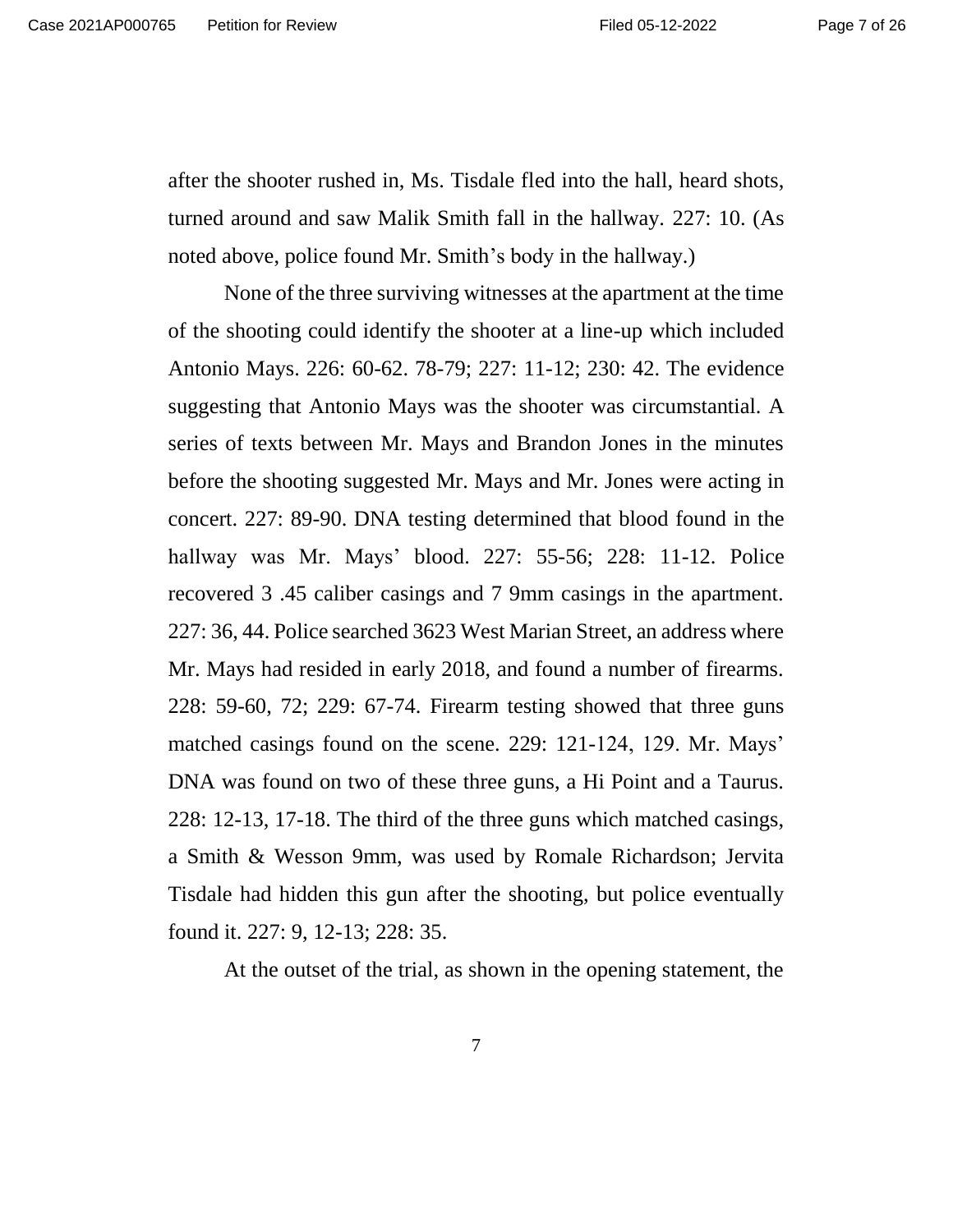prosecution's theory was that Antonio Jones entered the apartment and shot both victims. 225: 44-48. In response, the defense opening statement suggested that Malik Smith answered the door, and since he was shot in the back, he may have been shot by Romale Richardson. 225: 56; 230: 20.

#### **Amending court 1**

On October 17, 2018, the third day of the jury trial, the prosecutor filed an amended information which changed the charge in count 1 from first-degree reckless homicide while armed to felony murder, with the underlying felony alleged to be armed burglary.

The following morning, Judge Borowski inquired about the amended information, which led to a lengthy discussion. 230: 26-40. The prosecutor noted that this amended charge could apply without regard to whether the jury found that Mr. Mays or someone else fired the fatal shot. 230: 27. Defense counsel objected to the amendment and moved to dismiss count 1. 230: 28-30. The prosecutor further explained her theory, asserting that Mr. Mays entered the premises without consent and with intent, not to steal, but to commit a felony, specifically second-degree recklessly endangering safety. 230: 32, 34. The prosecutor suggested that numerous felonies might have been intended upon entry, including injury and battery. 230: 35. The defense objected that no one testified about non-consent to the entry. 230: 36. The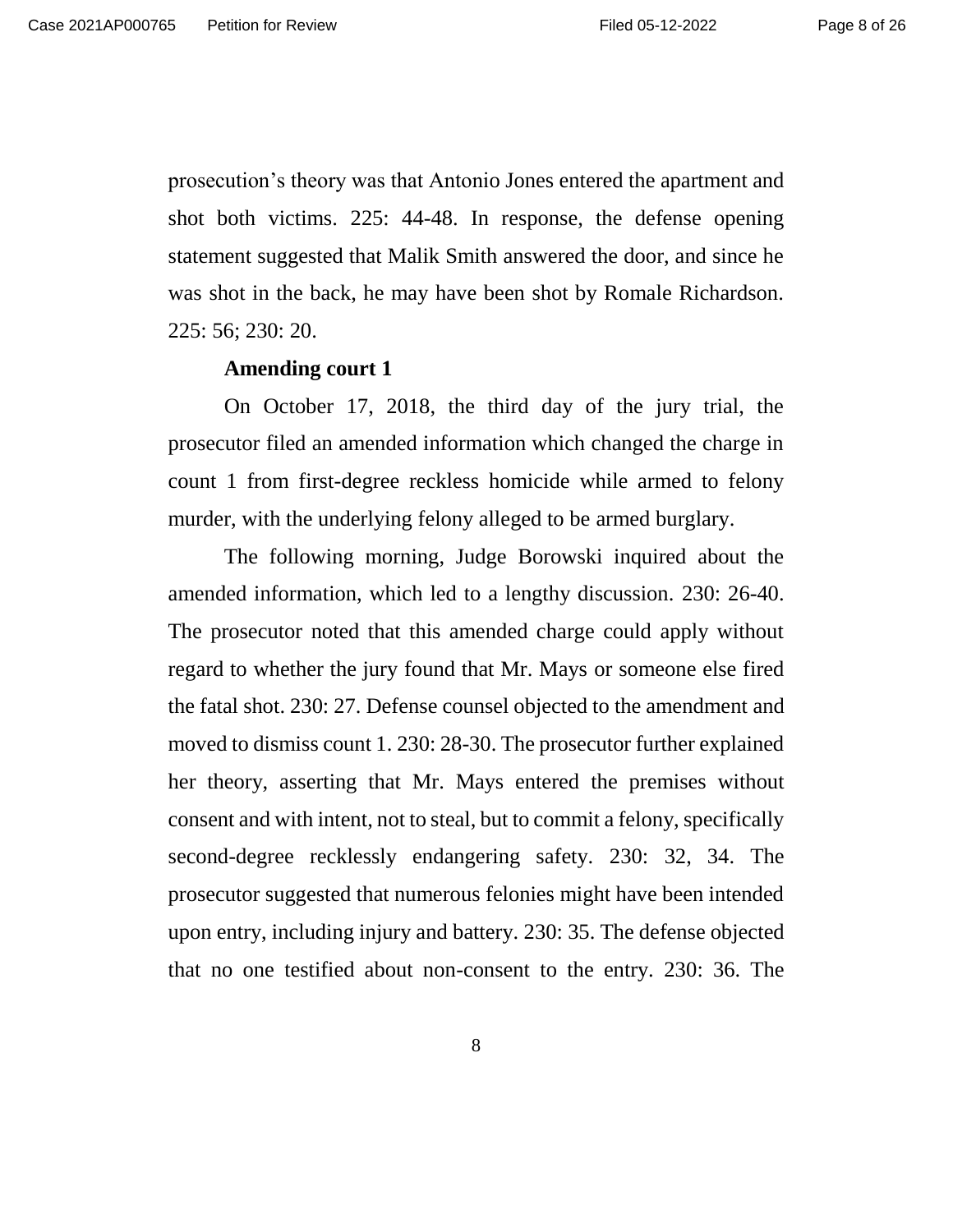prosecutor responded that non-consent can be shown circumstantially. 230: 38. This discussion ended without any decision.

Before the noon recess, the court indicated an inclination not to allow the amended charge, but to have felony murder as a lesser included offense. 230: 59. The defense then withdrew its objection to the amended information. 230: 60-61.Just before the jury received final instructions (231: 14-34), the prosecutor clarified that the jury instructions she had prepared included "felony murder not as a lesser included but as the Count 1 in the amended information . . . because the defense had withdrawn its objection to the State proceeding on that amended information." 231: 10. The amended information containing felony murder as count 1 was filed. 52: 1-2. (The Court of Appeals stated that the State withdrew the amended information. Apx. 105, ¶15. This is incorrect.)

Thus, the jury was instructed on count 1 on felony murder. Apx. 122-127; 231: 16-21. Per the jury instructions, the underlying felony of felony murder was armed burglary as party to a crime. Apx. 123-125; 231: 17-19. The fourth element of armed burglary was defined as entry with intent to commit second-degree recklessly endangering safety. Apx. 125; 231: 19. The court provided the jury with the elements of second-degree recklessly endangering safety. Apx. 125-126; 231: 19- 20. The court concluded instruction on count 1 by addressing intent: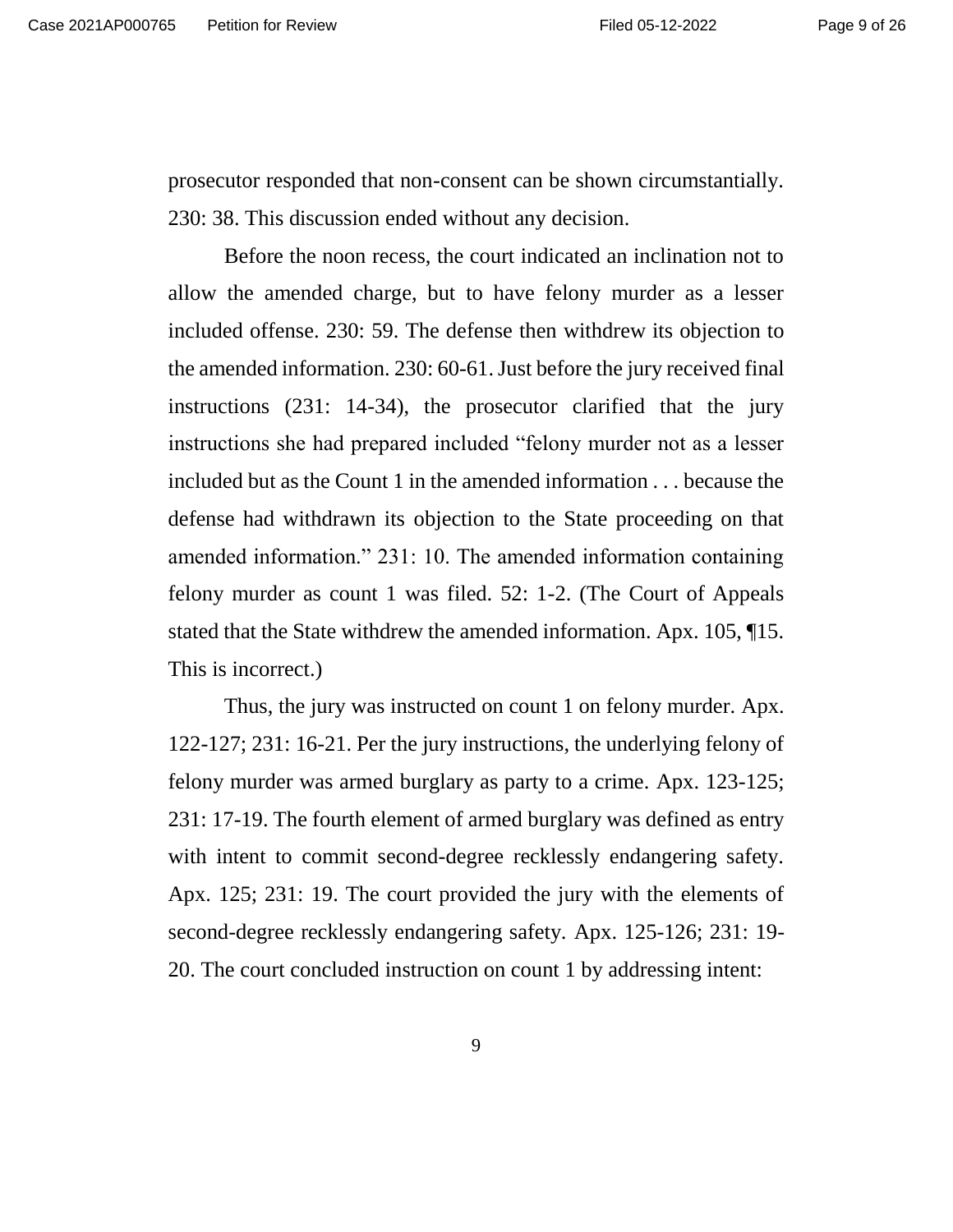When Must Intent Exist? The intent to commit a felony must be formed before entry is made. The intent to commit seconddegree recklessly endangering safety which is an essential element of burglary is no more or less than the mental purpose to commit second-degree recklessly endangering safety formed at any time before the entry, which continued to exist at the time of the entry.

Apx. 126; 231: 20.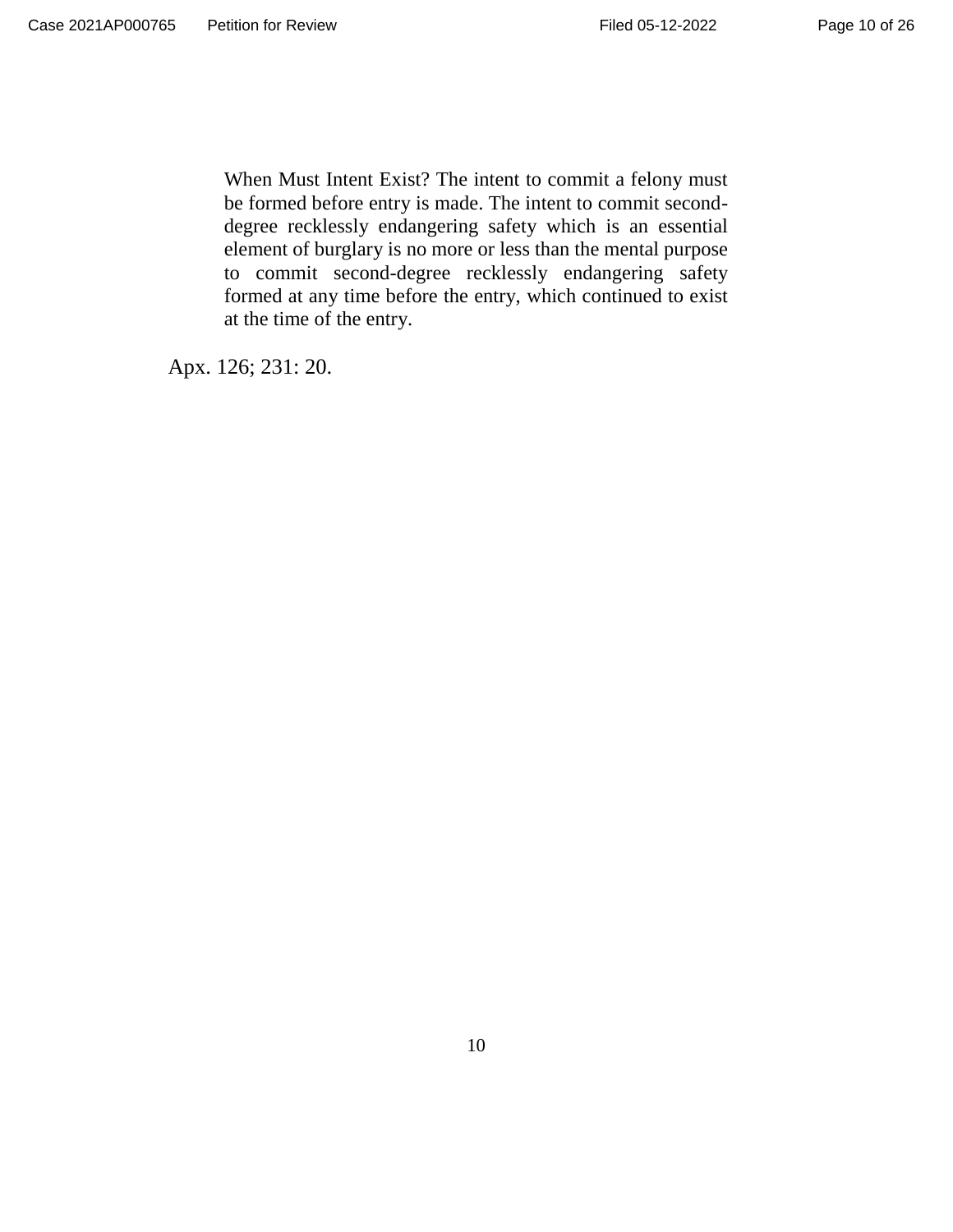#### **ARGUMENT**

# **Burglary based on entry made with** *intent* **to commit a**  *reckless* **crime is not an offense under Wisconsin law, and therefore such a burglary may not support a felony murder charge**

Mr. May's initially objected to the State's request to amend the charge in count 1 from first-degree reckless homicide while armed to felony murder with an underlying felony of armed burglary. 230: 28- 30. However, after the Court voiced an inclination to instruct on felony murder as a lesser-included offense, the defense withdrew its objection to amending the charge. 230: 59-61. Nonetheless, while not objecting to instructing on felony murder, Mr. Mays' counsel offered a comment on this instruction; after noting that armed burglary is the underlying offense, and this offense must be defined, he observed:

And so that when you're reading the instructions to the jury, it doesn't have a lightbulb go on where you're thinking, well, this can't be right because on Page 5, element 4 of armed burglary the language is "the defendant entered the building with intent to commit second-degree recklessly endangering safety." And just right away when I saw the word "intent" in the same sentence with reckless, that's just not something that you normally see.

231: 7. Counsel concluded the while using intent and reckless in the same sentence is confusing, the proposed instruction is consistent with the pattern instruction, which counsel believed allows State to allege burglary based on entry with intent to commit any felony.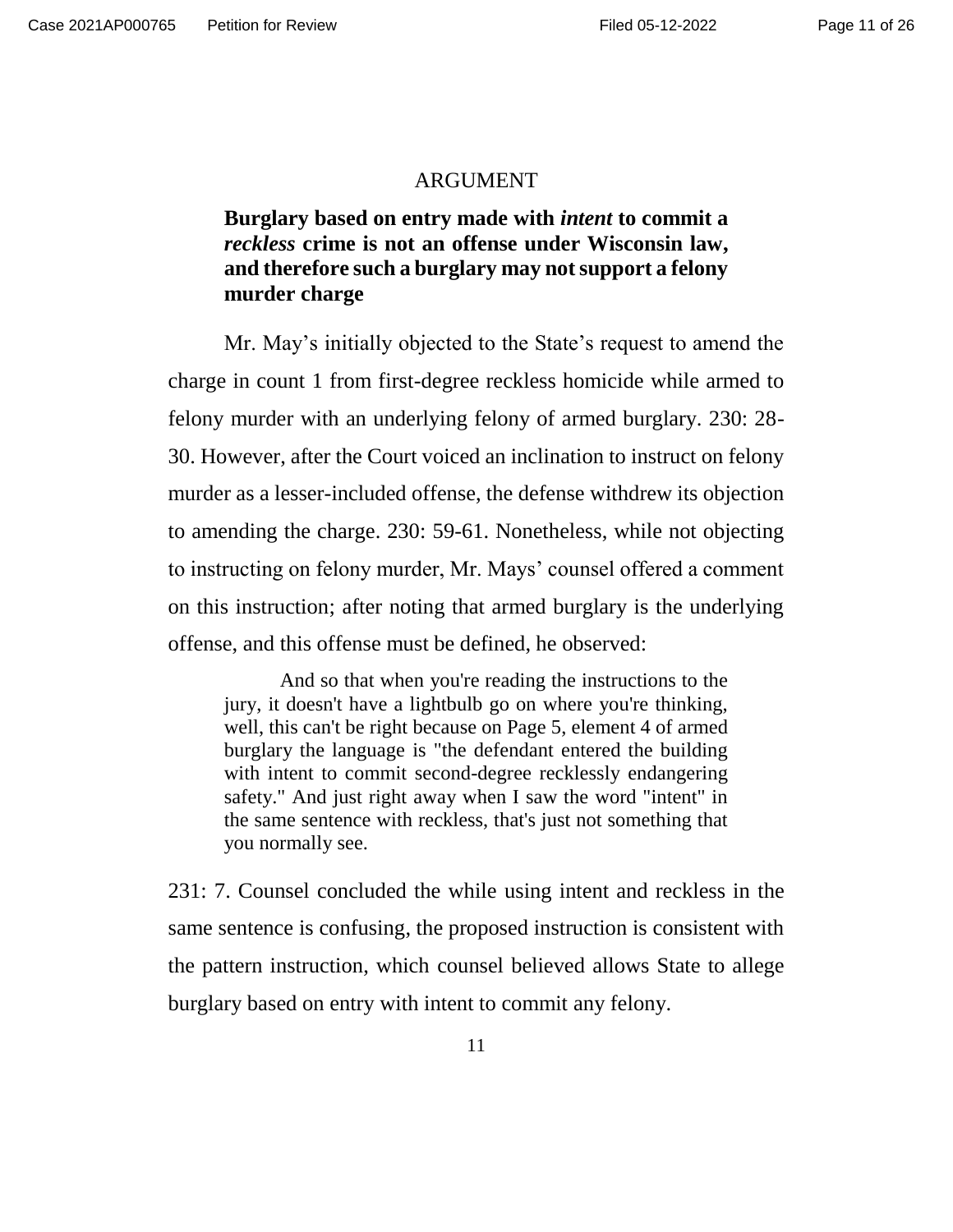Counsel's instinct suggested that something might be wrong with an instruction requiring a jury to determine whether Mr. Mays had "the mental purpose to commit second-degree recklessly endangering safety." Apx. 126; 231: 20. His concern was well-founded, for this Court's precedent has recognized the inconsistency of intending to commit a reckless crime.

This Court has long held that one cannot attempt to commit a crime which requires only recklessness rather than intent. *State v. Melvin*, 49 Wis.2d 246, 250, 181 N.W.2d 490 (1970) (citing *State v. Carter*, 44 Wis.2d 151, 170 N.W.2d 681 (1969)). Convicted of attempted first-degree murder, Mr. Melvin appealed the trial court's refusal to give jury instruction on several lesser charges which Mr. Melvin asserted were included offenses. One of the requested instructions was for attempted homicide by reckless conduct. The *Melvin* court affirmed the trial court's refusal to instruct on this charge:

The trial court did not err in refusing to give the requested instruction on attempted homicide by reckless conduct (secs. 940.06 and 939.32, Stats.) because there is no such crime. An "attempt" by sec. 939.32 (2) requires that the actor have an intent to perform acts and attain a result which if accomplished would constitute the crime. Acts to constitute an attempt must unequivocally demonstrate that the actor had such intent and would have committed the crime excepting for the intervention of another person or some other extraneous factor. Homicide by reckless conduct does not require any intent to attain a result which if accomplished would constitute a crime; and consequently, one cannot attempt to commit a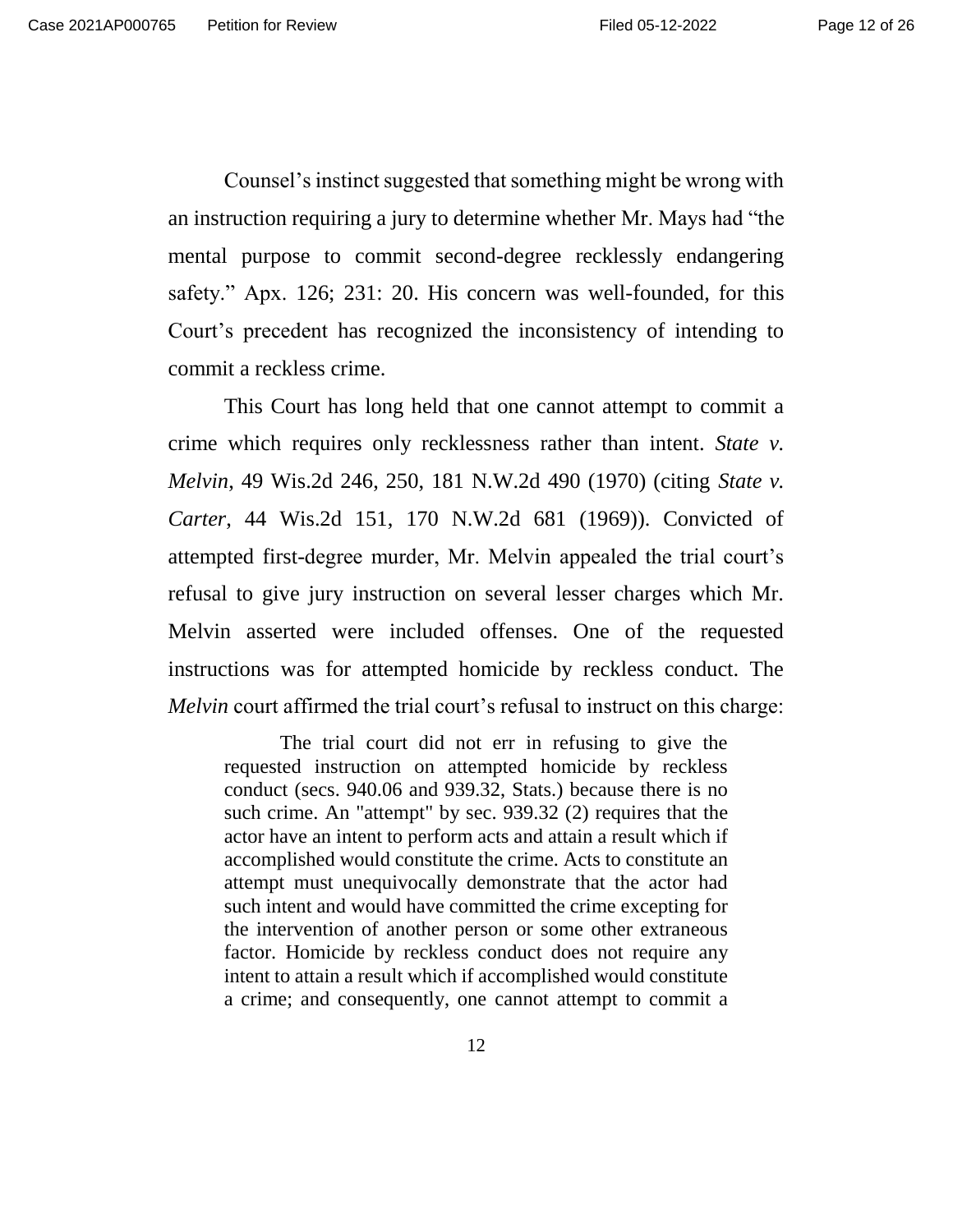crime which only requires reckless conduct and not a specific intent.

*Melvin*, 49 Wis.2d at 249-250 (citation omitted).

In *Carter*, as in *Melvin*, a defendant charged with attempted firstdegree murder sought instructions on attempts to commit several lesser degrees of homicide, including:

- attempted second degree murder (i.e., attempting to cause death "by conduct imminently dangerous to another and evincing a depraved mind, regardless of human life");

- attempted third-degree murder (i.e., attempting to cause death "in the course of committing or attempting to commit a felony . . . being as a natural and probable consequence of the commission of or attempt to commit the felony"); and,

- attempted manslaughter (i.e., attempting to cause death "without intent to kill and while in the heat of passion").

*Carter*, 44 Wis.2d at 155 (text and footnotes 1-3). The Court in *Carter* determined that because intent as defined in Wis. Stat. §939.23 is not an element of any of these crimes, the language of these three degrees of homicide "is not reconcilable with the concept of attempt." *Carter*, 44 Wis.2d at 155; *but see State v. Oliver*, 108 Wis.2d 25, 321 N.W.2d 119 (1982) holding that attempted manslaughter *is* an offense because of the unique concept of heat of passion:

[T]he literal language of sec. 940.05(1), Stats., requiring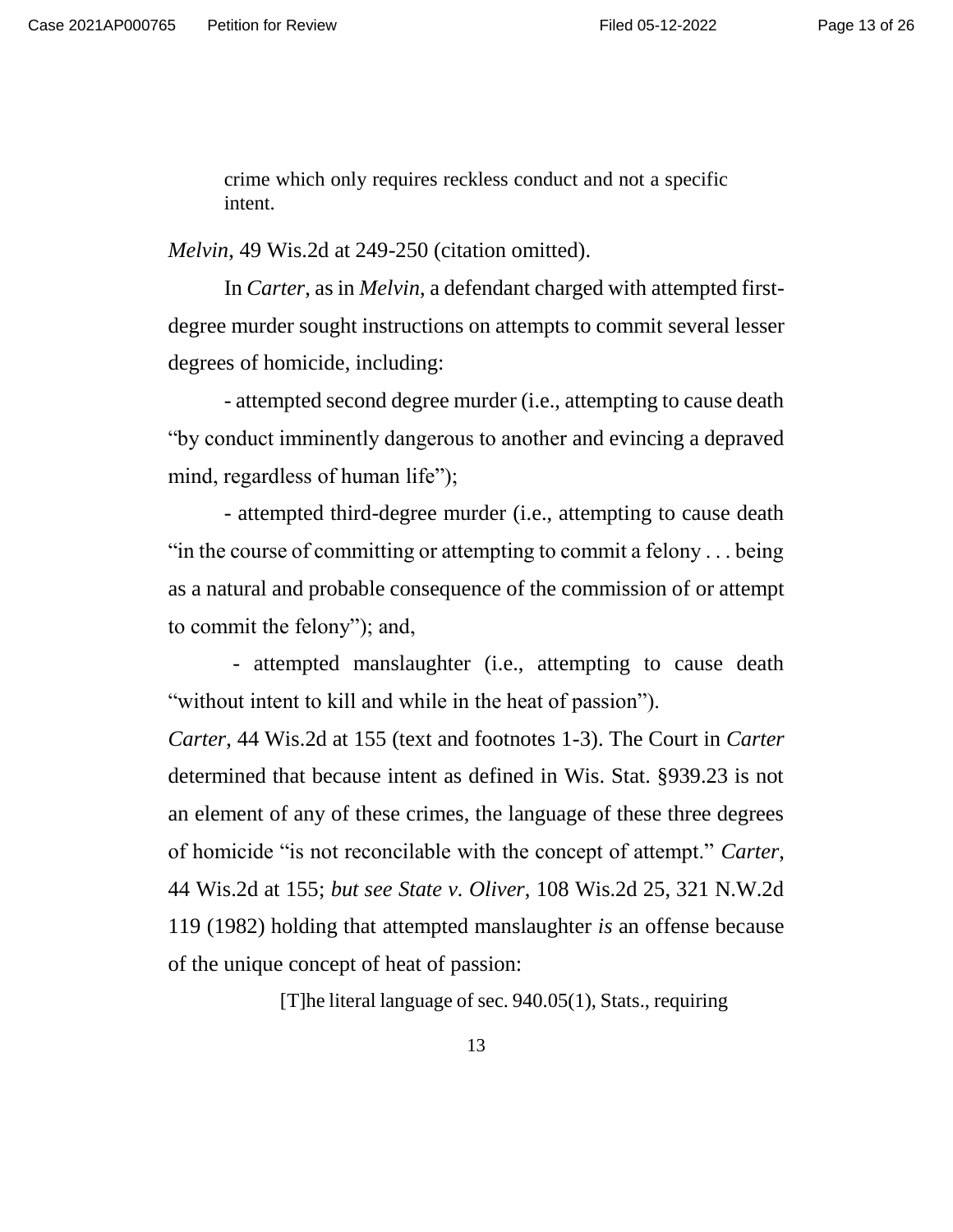that a defendant act without intent to kill, is a legal fiction. Heat of passion negates the distinct intent required for first-degree murder, but a defendant acting in the heat of passion may still intend to actually kill a person. It necessarily follows from this result that a defendant may be guilty of attempted manslaughter. A person may have the actual intent to kill someone and attempt to do so, but still be acting in the heat of passion as that phrase has been interpreted.

*Oliver*, 108 Wis.2d at 28. The Court of Appeals later noted that the holding in *Oliver* is "peculiar to the crime of manslaughter." *State v. Briggs*, 218 Wis.2d 61, 68, 579 N.W.2d 783 (Ct. App. 1998).

When a person is convicted of a non-existent crime, the court lacks subject matter jurisdiction, and the error cannot be waived; "'the waiver doctrine does not permit conviction for a nonexistent crime,' even when a defendant has specifically requested that the jury be instructed on the non-offense." *Briggs*, 218 Wis.2d at 68, quoting *State v. Cvorovic*, 158 Wis.2d 630, 631, 462 N.W.2d 897 (Ct. App. 1990). Mr. Briggs, charged with attempted first-degree intentional homicide, plead guilty to the amended charged of attempted felony murder pursuant to a plea agreement; since attempted felony murder is not a crime under *Carter*, the conviction had to be vacated.

Burglary is committed by one who "intentionally enters any of the following places without the consent of the person in lawful possession and with intent to steal or commit a felony in such place." Wis. Stat. §943.10(1m). The statute lists six categories of places, such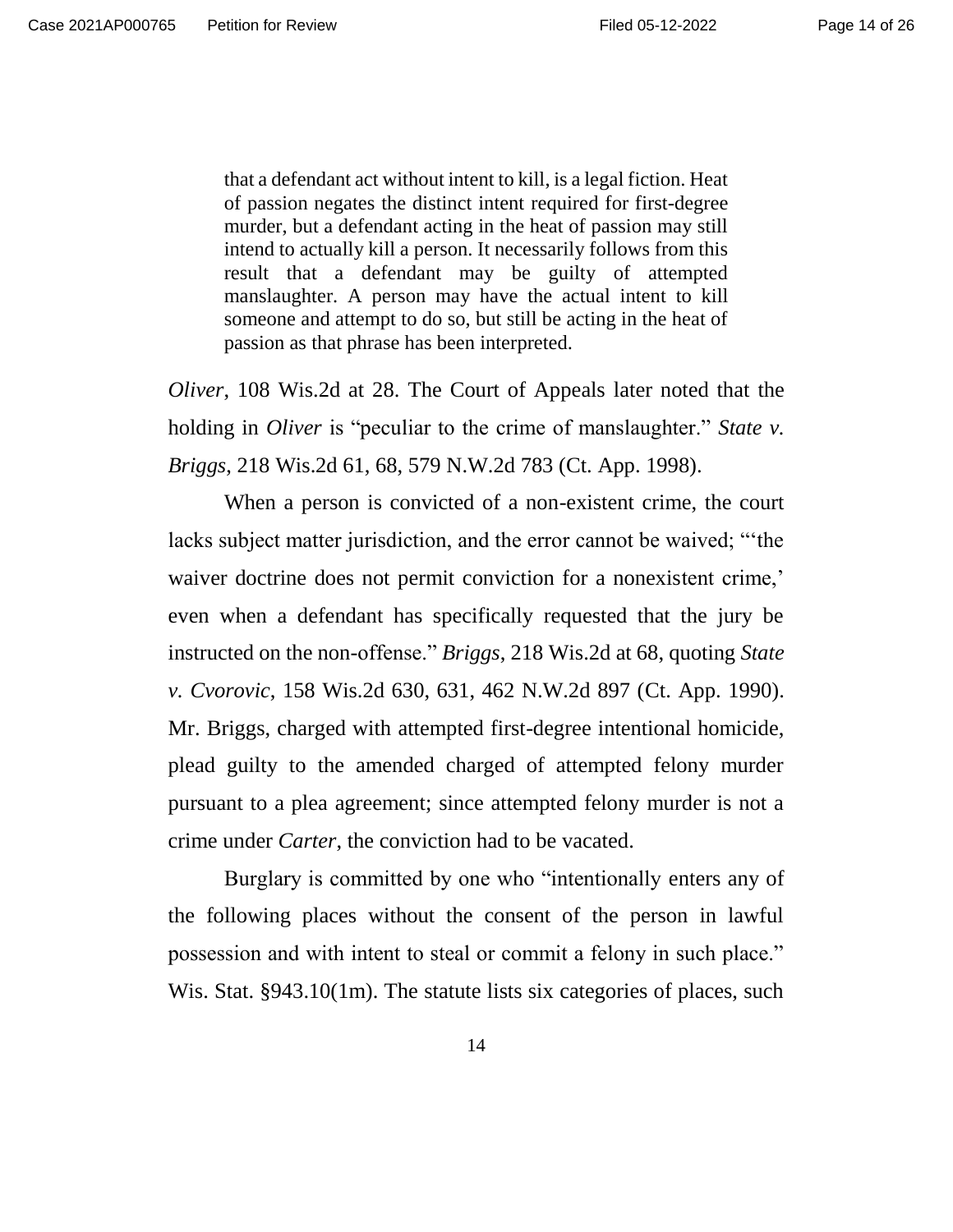as "building or dwelling" and "enclosed railroad car." Wis. Stat. §943.10(1m)(a)-(f). These alternative places are not essential elements about which the jury must be unanimous; the six options simply present alternate means of committing the offense. *United States v. Franklin*, 2019 WI 64, ¶4, ¶20, 387 Wis.2d 259, 928 N.W.2d 545. However, the statute defines alternate intents: "to steal" or "to commit a felony." These alternatives set forth separate crimes which may not be joined in a single charge. *Champlain v. State*, 53 Wis.2d 751, 756, 193 N.W.2d 868 (1972). Moreover, when a burglary charge is based on intent to commit a felony, the information, jury instruction and verdict all should specify what felony was intended. *Champlain*, 53 Wis.2d at 756. A jury may be given multiple intended felony options, and the jury need not be unanimous as to which felony a defendant intended, as long as all jurors agree the defendant intended to commit one of the felony options. *State v. Hammer*, 216 Wis.2d 214, 675 N.W.2d 285 (Ct. App. 1997). Finding that a person intended to commit a felony when entering a place means finding that the person intended *every element* of the felony:

It was not alleged that the defendant intended to steal anything once he had entered the Shawano Paper Mill. Rather, it was alleged that defendant intended to commit the felony of criminal damage to property in excess of \$1,000. Thus, it was necessary to show beyond a reasonable doubt that defendant entered the premises not only to commit criminal damage to property therein but intending that such damage would exceed \$1,000.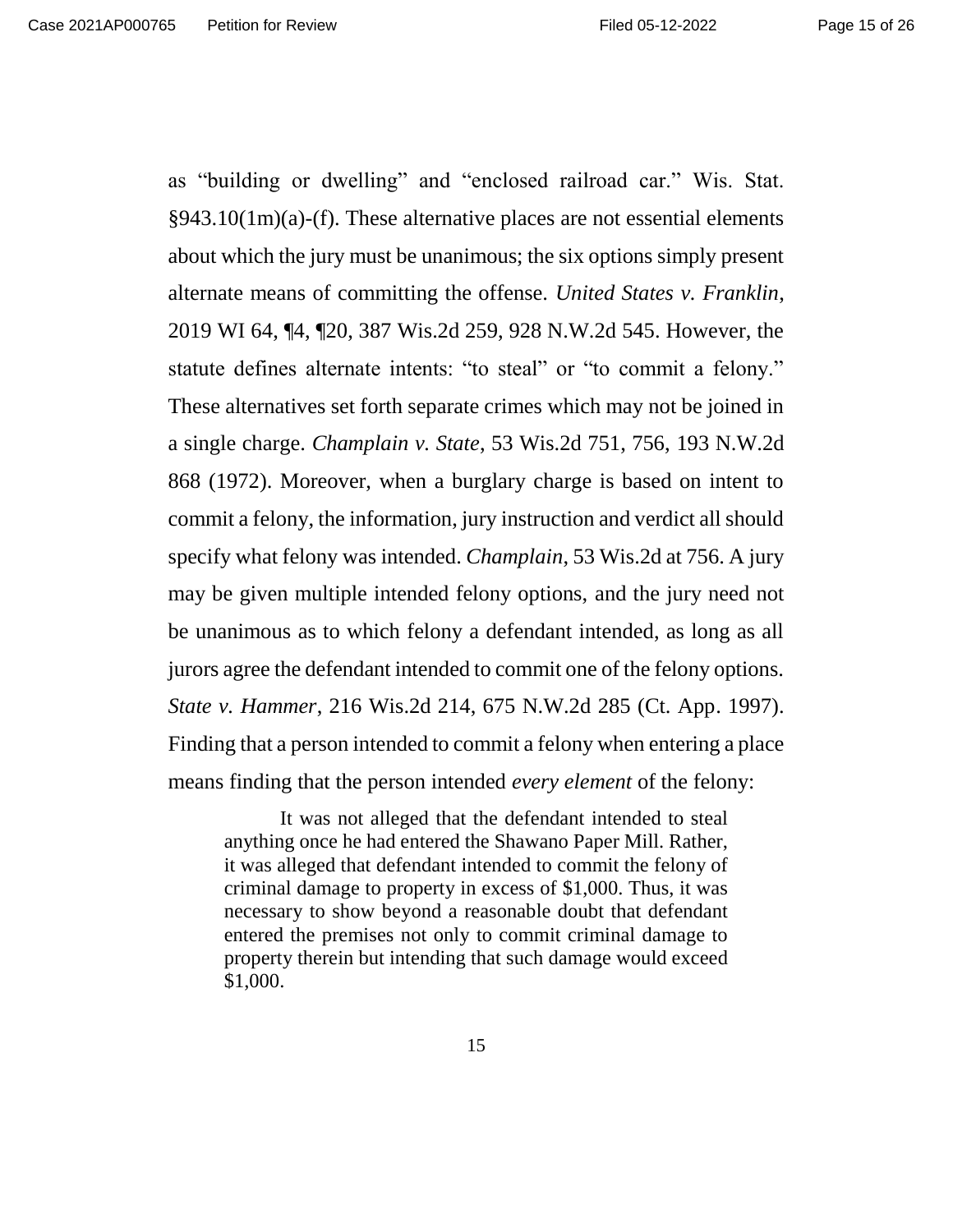*Gilbertson v. State*, 69 Wis.2d 587, 592, 230 N.W.2d 874 (1975) (footnote omitted).

For a burglary charge based on intent to commit a felony, the burglary statute does not expressly limit which felonies might apply. *State v. O'Neill*, 121 Wis.2d 300, 305, 359 N.W.2d 906 (1984). Thus, one might assume that any felony might apply which meets the definition of felony: "A crime punishable by imprisonment in the Wisconsin state prisons is a felony. Every other crime is a misdemeanor." Wis. Stat. §939.60. However, the Court in *O'Neill* found that the range of possible felonies is not unlimited: "We conclude that the legislature intended to include only offenses against persons and property within the felonies which could form the basis of a burglary charge. . .." *O'Neill*, 121 Wis.2d at 307. Mr. O'Neill's burglary conviction, based on intent to commit misconduct in office, could not stand, as this underlying offense was not against persons or property.

Felony murder is committed by one who "causes the death of another human being while committing or attempting to commit a crime specified. . .." Wis. Stat. §940.03. The crimes specified in this statute include burglary while armed with a dangerous weapon in violation of Wis. Stat. §943.10(2)(a).

Under amended count one, Mr. Mays was charged with causing the death of Malik Smith while committing an armed burglary. The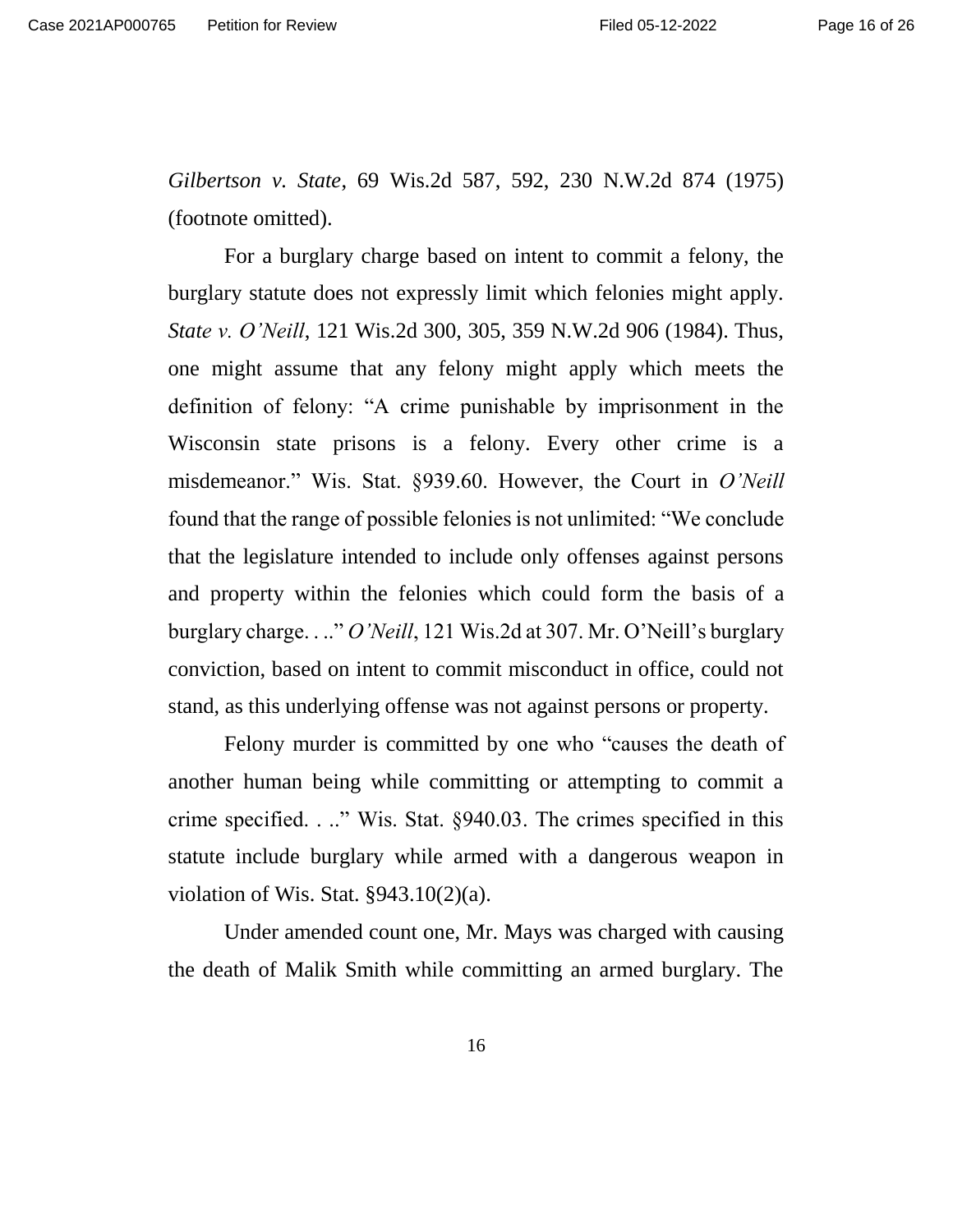armed burglary was based on the allegation, set forth in the jury instruction, that Defendant Mays "entered the building with the *intent*  to commit second-degree *recklessly* endangering safety that is, the defendant intended to commit second-degree recklessly endangering safety at the time the defendant entered the building." Apx. 113; 231: 19 (emphasis added).

As stated in *Melvin*, "one cannot attempt to commit a crime which only requires reckless conduct and not a specific intent." *Melvin*, 49 Wis.2d at 250. The *Melvin* Court reached this conclusion immediately after noting that the attempt statute "requires that the actor have an intent to perform acts and attain a result which if accomplished would constitute the crime." *Melvin*, 49 Wis.2d at 249-250. Thus, the *Melvin* Court essentially concluded that one may not *attempt* a reckless crime because one may not logically *intend* to commit a *reckless* crime. *See, State v. Henning*, 2013 WI App 13, ¶9, 346 Wis.2d 246, 828 N.W.2d 235: "*Melvin* . . . held that the crime of attempted reckless homicide does not exist because one cannot intentionally act recklessly." Yet Mr. Mays' conviction for felony murder is based on the premise that Mr. Mays *intended* to commit *recklessly* endangering safety.

Acting with a specific intent is defined by statute:

"With intent to" or "with intent that" means that the actor either has a purpose to do the thing or cause the result specified, or is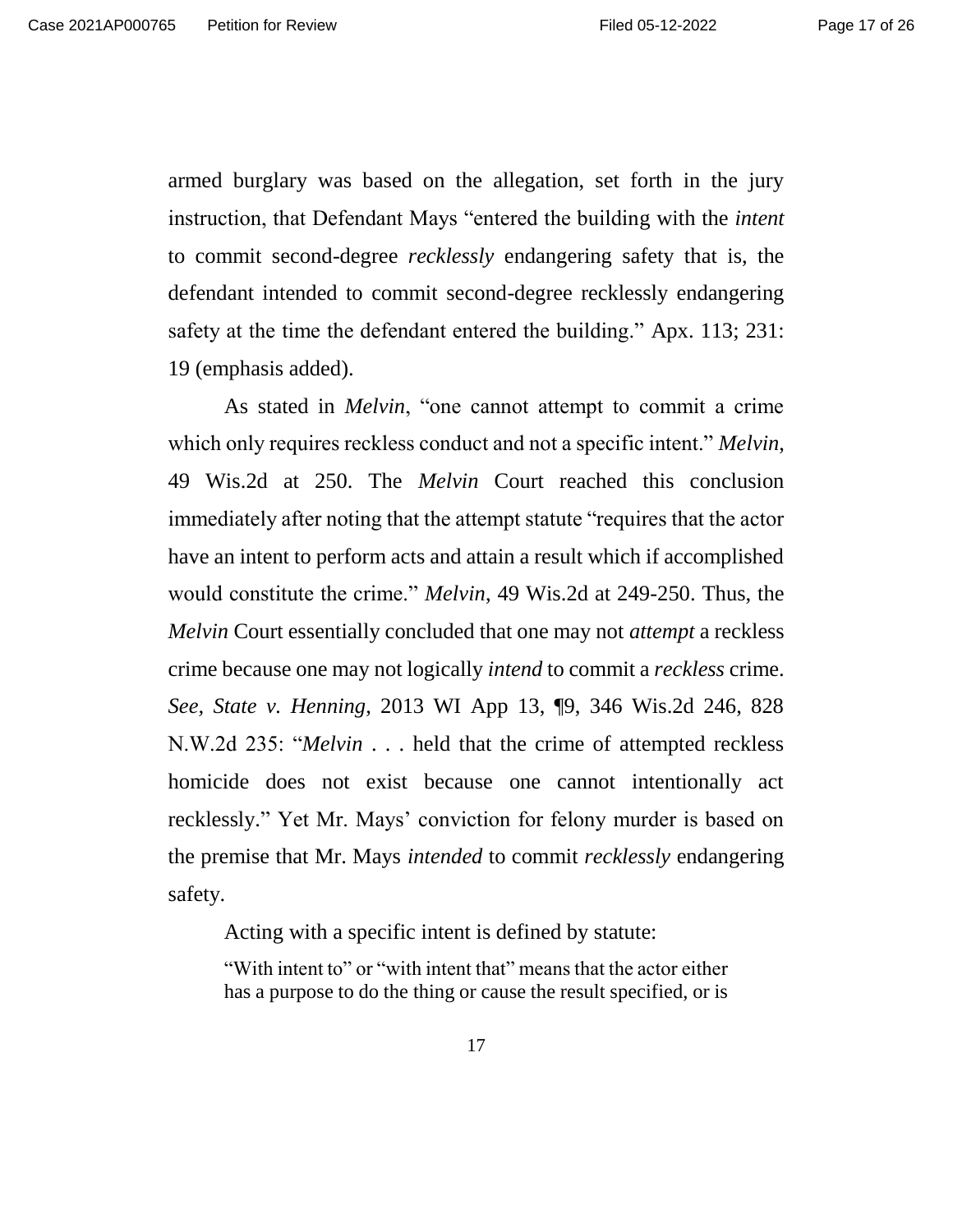aware that his or her conduct is practically certain to cause that result.

Wis. Stat. §939.23(4). This definition incorporates two alternates: *purpose* to do an act or cause a specified result and *knowledge* (i.e., awareness) that conduct will bring about a particular result. *State v. Smith*, 170 Wis.2d 701, 706-712, 490 N.W.2d 40 (Ct. App. 1992) (rebuffing a claim that the purpose and knowledge prongs of intent are so conceptually different as to constitute separate offenses). In Mr. Mays' case, the jury was instructed with respect to the purpose prong of the intent definition:

The intent to commit second-degree recklessly endangering safety which is an essential element of burglary is no more or less than the mental purpose to commit second-degree recklessly endangering safety formed at any time before the entry, which continued to exist at the time of the entry.

Apx. 126; 231: 20. However, as with the offenses involving attempts to commit reckless crimes, the notion of having the purpose to commit recklessly endangering safety is irreconcilable with the definition of intent. The armed burglary, being based on intent to commit a reckless crime, is not a valid offense under Wisconsin law. As such, it could not be a constituent part of the charge of felony murder.

When a person is charged with burglary based on intent to commit a felony, the only express limits on what that felony may be is that it must be a crime against persons or property. *State v. O'Neill*, 121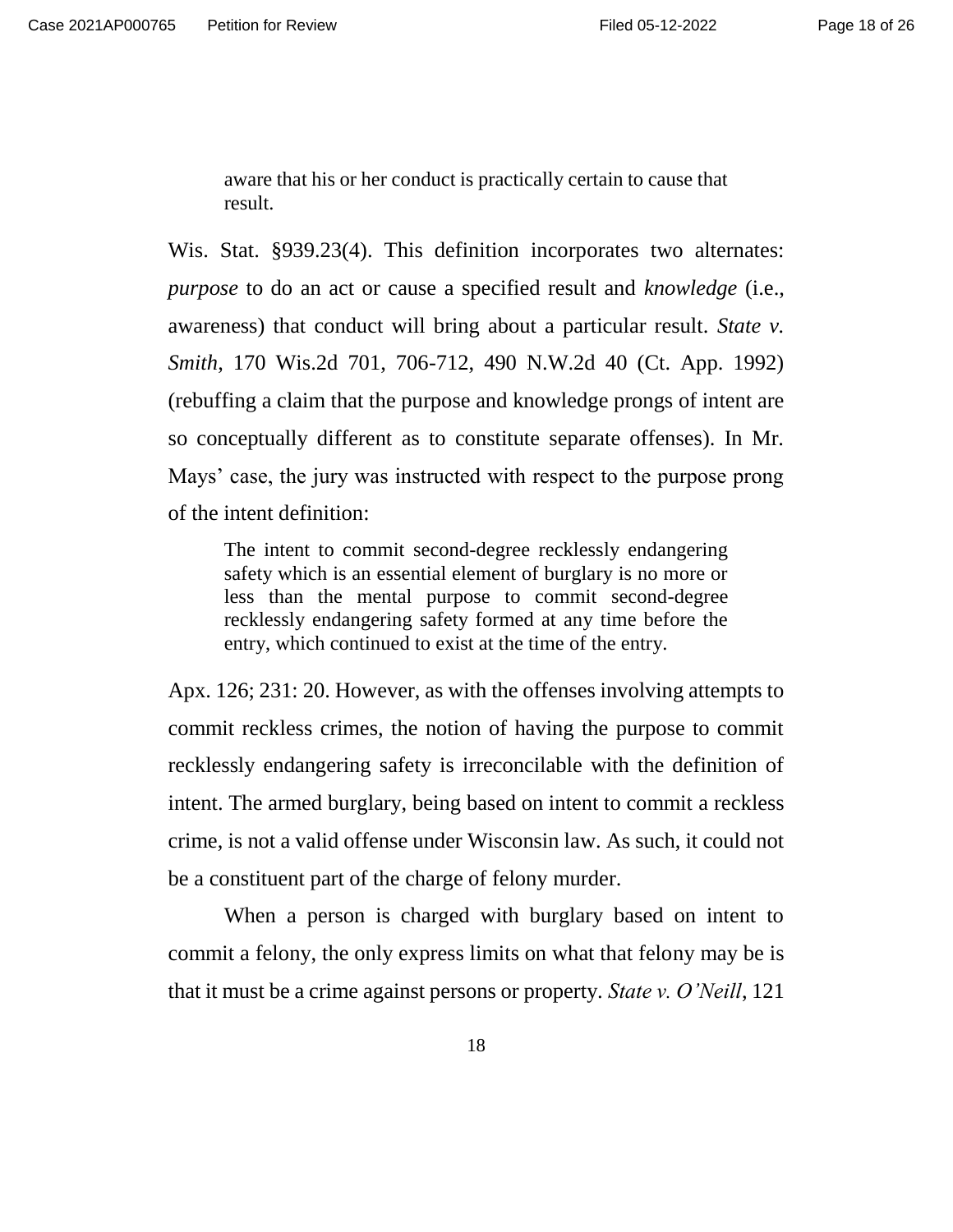Wis.2d 300, 307, 359 N.W.2d 906 (1984). However, the undersigned counsel can find no Wisconsin case addressing a burglary charge based on intent to commit a felony where such felony did not itself require specific intent. The law and logic which prohibits charges of attempt to commit a reckless crime also prohibits reckless felonies from being the basis for burglary with intent to commit a felony.

The Postconviction Court took a narrow view of the logic and rationale of *Melvin*:

The problem the *Melvin* court identified in instructing the jury on first degree reckless homicide as an attempt was not so much that it would require the jury to find that the defendant intended to act recklessly but rather that it required the jury to find that he intended to "attain the result" of death, which would be inconsistent with a finding of recklessness. Thus, the holding in *Melvin* is not that one can never intend to act recklessly – of course one can – it is only that one cannot *attempt* to commit a reckless homicide. This case does not involve an attempt to commit a reckless homicide.

Apx. 115-116; 212: 3-4 (emphasis in original). The Postconviction Court found *Melvin* is premised on the rationale that attempt, which requires a finding that the defendant "intended to 'attain the result' of death," is inconsistent with a finding of recklessness. However, the distinction does not hold, for *all* reckless crimes have result elements. Second-degree reckless homicide requires the result of "death of another human being." Wis. Stat. §940.06(1). Second-degree reckless injury requires the result of "great bodily harm to another human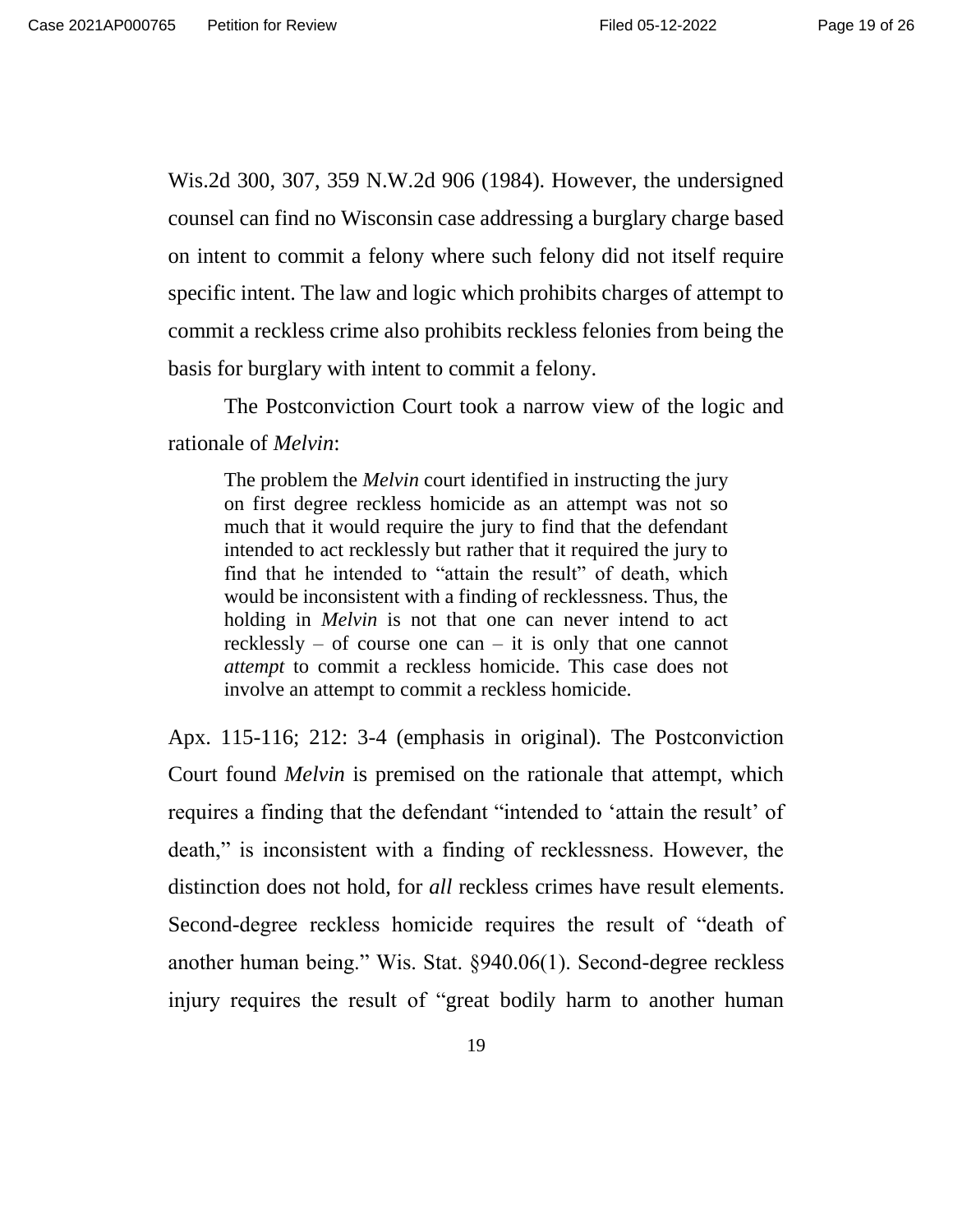being." Wis. Stat. §940.23(2)(a). Second-degree recklessly endangering safety requires the result that "another's safety" is "endanger[ed]" Wis. Stat. §941.30(2). Each of these reckless crime examples requires causing a result recklessly. *Melvin* would prohibit charging *any* of these offenses as an attempt, because to do so would require intending the result of a reckless crime. Contrary to the Postconviction Court's analysis, the holding of *Melvin* is not confined to reckless homicides.

The Court of Appeals deemed reliance on *Melvin* and *Carter* "misguided" and proceeded to explain how, under the facts of the case, "the State sought to prove that Mays intended to endanger the safety of Richardson—as well as the other people in Smith's apartment—by his criminally reckless conduct. . .." Apx. 109, ¶24.

Instead of applying *Melvin*, both the Postconviction Court and the Court of appeals relied on an analogy to solicitation, noting that the Court of Appeals has held that one person may solicit another to commit a reckless crime. Apx. 109-110, ¶¶25-28; apx. 116-117; 212: 4-5, citing *State v. Kloss*, 2019 WI App 13, 386 Wis.2d 314, 925 N.W.2d 563, *review dismissed* 2020 WI 26, 390 Wis.2d 685, 939 N.W.2d 564. In *Kloss*, the defendant made a series of recorded calls from jail to his wife in which he urged his wife, should the police come to her door, to shoot them through the door, and in the event that the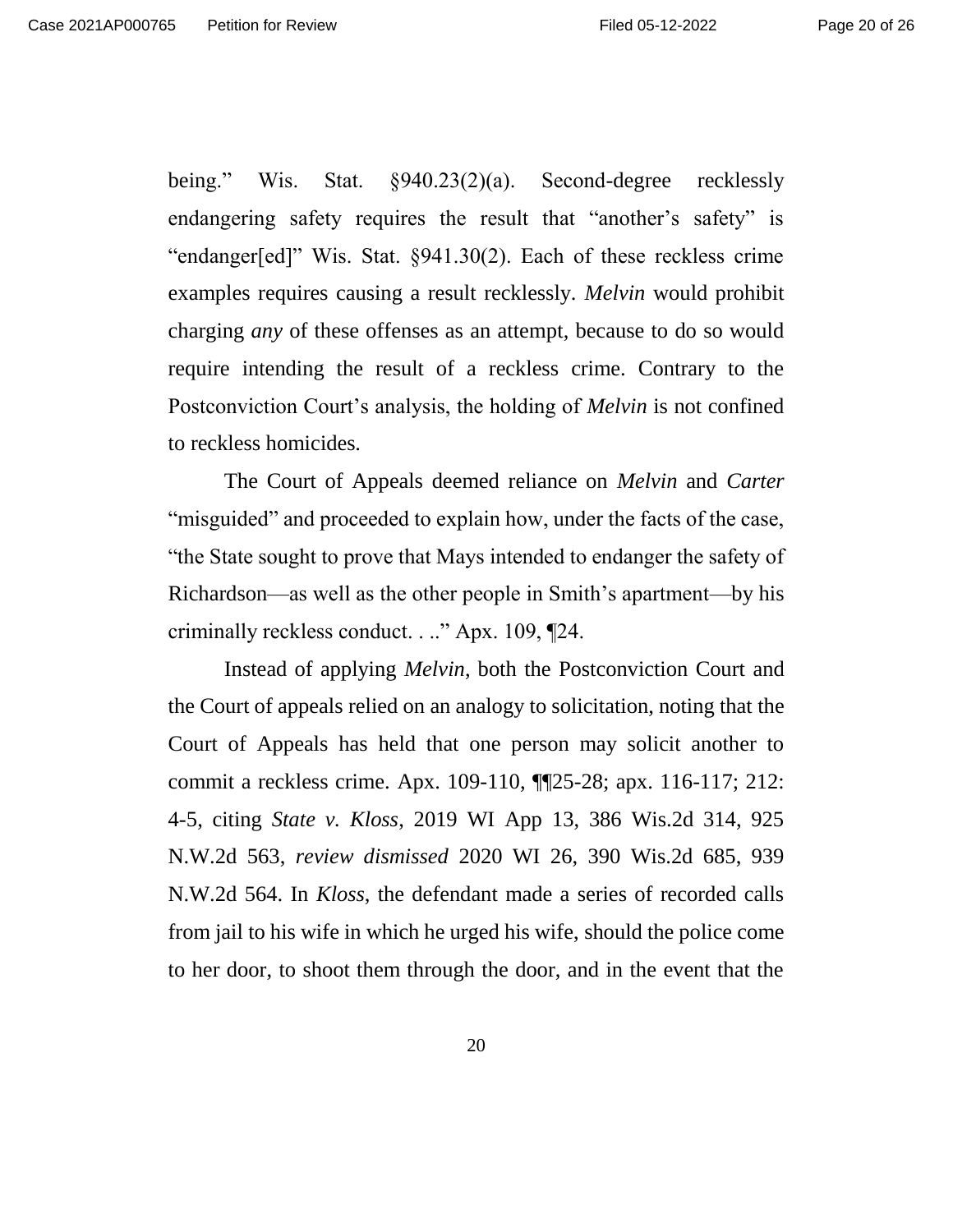police flee, to pursue them and to continue shooting them. *Kloss*, ¶3. Based on these calls, Mr. Kloss was charged with and convicted of solicitation of first-degree reckless injury.

Without mention of either *Melvin* or *Carter*, the Court in *Kloss* rejected Mr. Kloss' assertion that one cannot intentionally solicit another person to engage in a reckless act:

We see no reason why a *solicitor* cannot intend, at the time he or she solicits reckless conduct from another, that great bodily harm result from the *solicitee's* reckless conduct. It may be true that a solicitor cannot know with certainty at the time of the solicitation whether an injury will in fact result from the solicitee's conduct—such uncertainty is inescapable in an inchoate crime such as solicitation. But no level of certainty is required to form a purpose to cause a particular result —that is, an intent that a result take place.

*Kloss*, ¶10 (emphasis by the Court).

This rationale in *Kloss* makes clear why solicitation affords a poor analogy to Mr. Mays' charge: the crime of solicitation requires two persons, a solicitor and a solicitee. A solicitor such as Mr. Kloss, sitting in jail and powerless to act directly, may nonetheless intend that his wife, the solicitee, cause harm to others, without caring whether the result is brought about by reckless conduct or intentional conduct. In a solicitation, the actor who, "with intent that a felony be committed, advises another to commit that crime," completes the crime. Wis. Stat. §939.30. The crime is completed by one who, with requisite intent,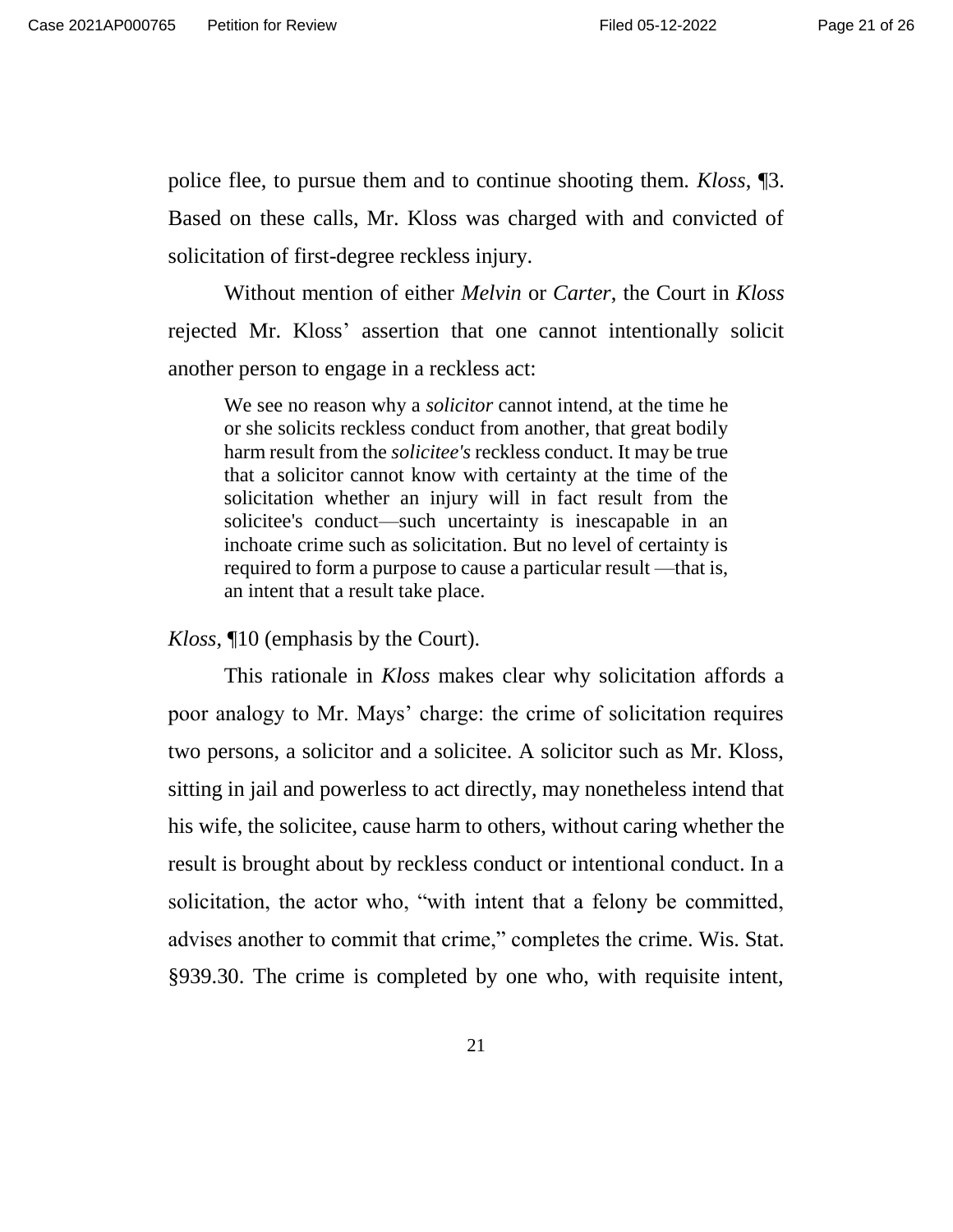merely advises another to commit a crime.

In contrast, in Mr. Mays' situation, as with an attempt, only one actor is involved. In an attempt, the actor must have an intent to perform acts and attain a result which if accomplished would constitute the crime. *Melvin*, 40 Wis.2d at 249-250. A burglar must enter premises with intent either to steal or to commit a felony. The acts and intent are both by the same actor. Thus, the logic of *Melvin* that one may not attempt a reckless crime because one cannot intend a reckless crime likewise applies to Mr. Mays: one may not enter premises with *intent* to commit a *reckless* crime. The crime of felony murder based on a burglary, which in turn is based on entry with *intent* to commit a *reckless* crime, does not exist.

The heart of Mr. Mays' claim is that the offense of burglary based on entry made with intent to commit a reckless crime is not an offense. Whether an offense exists as a crime in Wisconsin raises a question of statutory interpretation which an appellate reviews *de novo*. *State v. Briggs*, 218 Wis.2d 61, 65, 579 N.W.2d 783 (Ct. App. 1998); *State v. Cvorovic*, 158 Wis.2d 63, 632-633, 462 N.W.2d 897 (Ct. App. 1990). The proper focus in assessing whether an offense exists at law in on the statutes. Thus, when this Court in *Carter* assessed whether attempted second-degree murder, attempted third-degree murder and attempted manslaughter existed as offense in Wisconsin law, this Court compared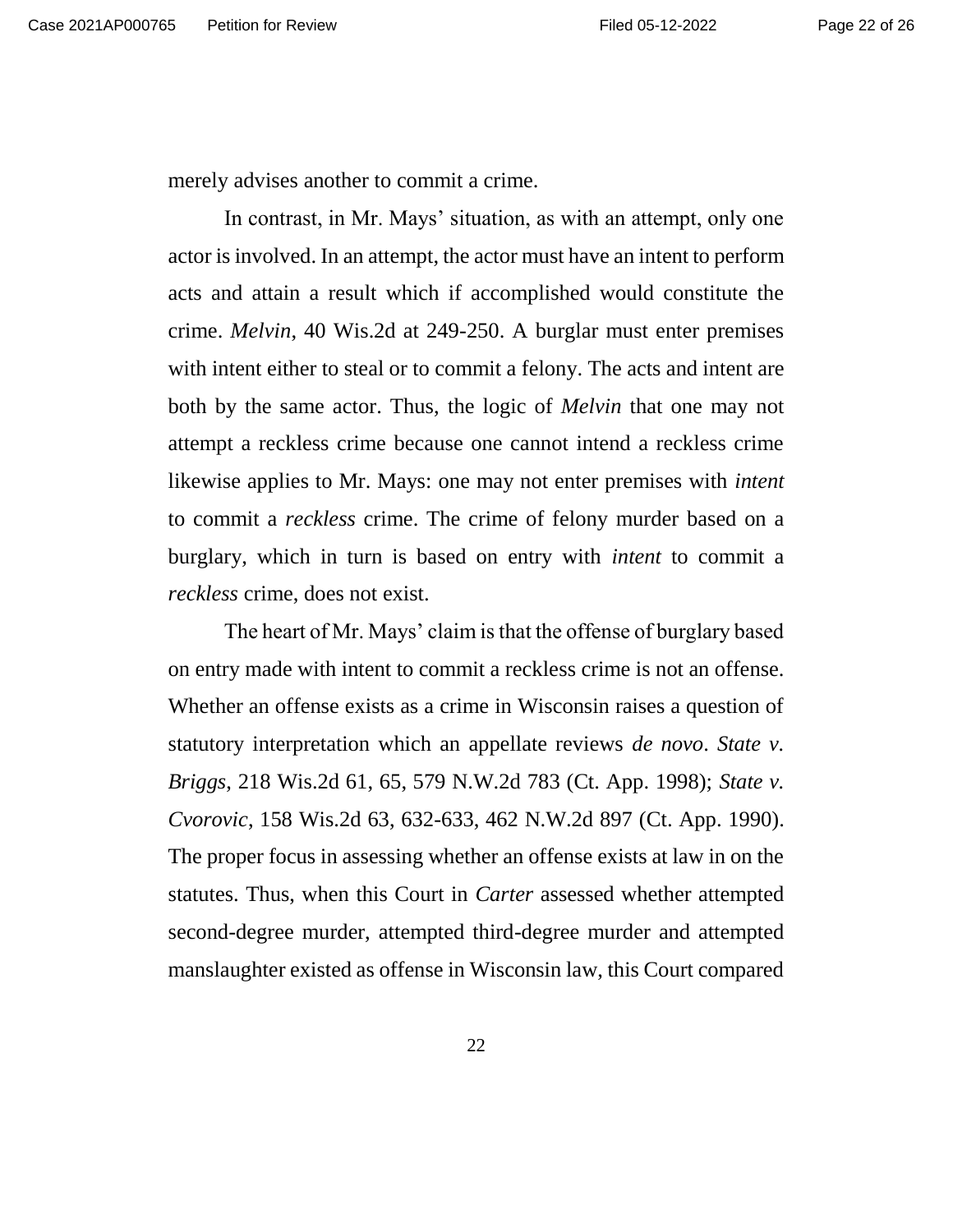the requirements of the attempt statute  $(\S 939.32(2))$ , the statute defining intent (§939.23) and the statutes defining the offenses (§940.02, §940.03 and §940.05) and concluded the language in these offense statutes "is not reconcilable with the concept of attempt." *Carter*, 44 Wis.2d at 155. When this Court in *Melvin* determined whether attempted reckless homicide was an offense, this Court compared the intent requirement in the attempt statute with the offense statute and concluded: "Homicide by reckless conduct does not require any intent to attain a result which if accomplished would constitute a crime; and consequently, one cannot attempt to commit a crime which only requires reckless conduct and not a specific intent." *State v. Melvin*, 49 Wis.2d at 250 (citing *Carter*). The underlying facts in *Carter* and *Melvin* were of no consequence to the analyses.

In Mr. Mays' case, neither the Postconviction Court nor the Court of Appeals performed any such analysis of the relevant statutes. The Postconviction Court based its analysis on the facts:

It is without dispute that when the defendant burst into the apartment firing his weapon he was recklessly endangering the safety of everyone in that space. There is no material dispute that the defendant intended to do what he did in committing that crime. So, the defendant intended to do what he did, and what he did was to recklessly endanger the safety of others; ergo, he intended to commit the crime of second degree recklessly endangering safety. It's just that simple.

Apx. 166; 127: 4.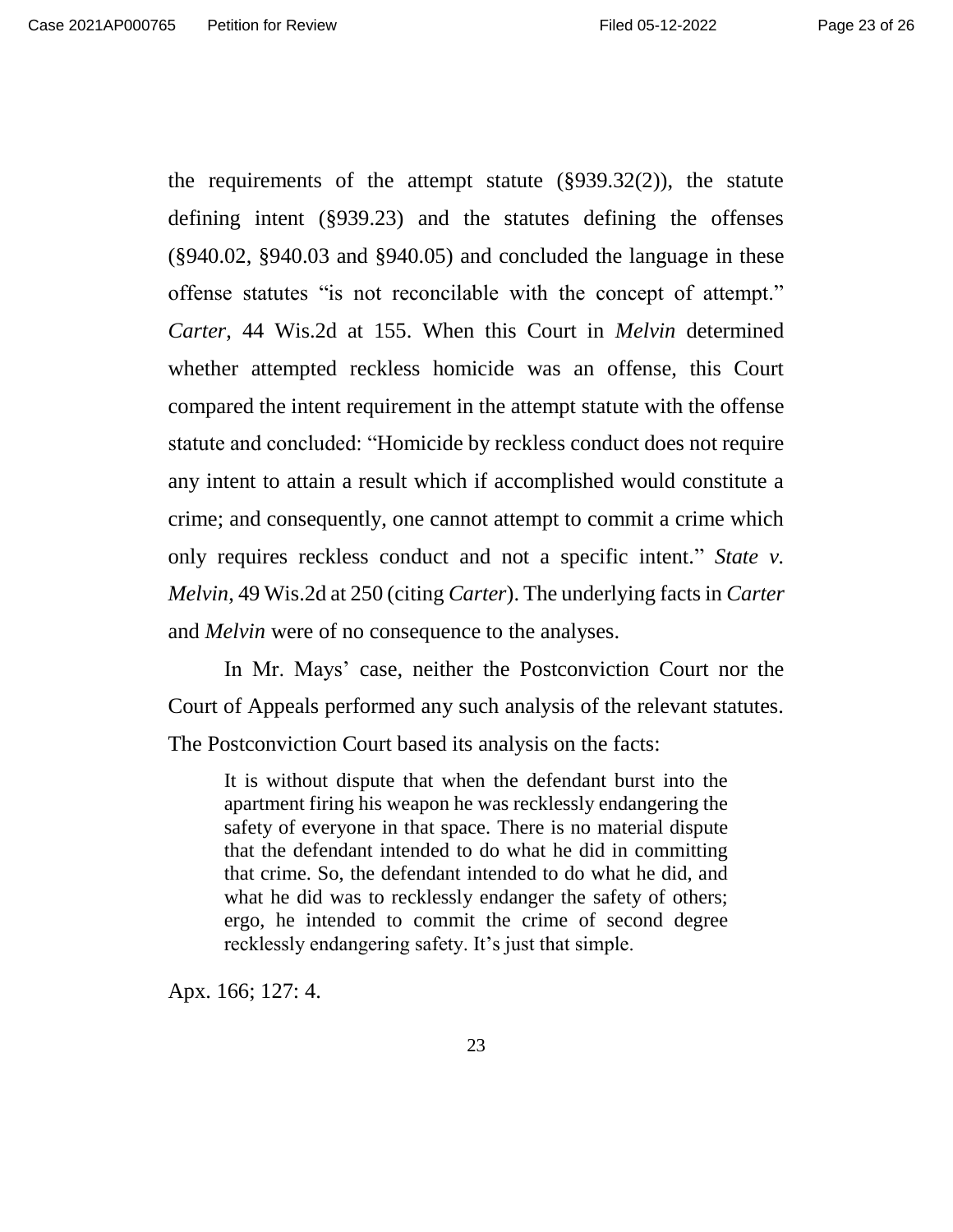The Court of Appeals recognized that the issue presented a question of statutory interpretation. Apx. 107, ¶20. However, rather that address statutory provisions, the Court of Appeals' analysis focused on the underlying conduct and the factual basis for the prosecutor's theory of proof.

[T]he State sought to prove that Mays intended to endanger the safety of Richardson—as well as the other people in Smith's apartment—by his criminally reckless conduct of forcing his way into the apartment and firing two guns. *See* WIS. STAT. § 941.30(2). His intent to commit this felony upon entering Smith's apartment without consent proved the requisite elements of burglary, and it was during the commission of that burglary that he committed felony murder by causing Smith's death. *See* WIS. STAT. §§ 940.03, 943.10(1m).

Apx. 109, ¶24; *see also* apx. 110, ¶27 (quoting the prosecutor at length as to her factual theory of felony murder).

The relevant statutory requirement of burglary is that a person must enter a premises "with *intent* . . . to commit a felony in such place." Wis. Stat. §943.10(1m) (emphasis added). The alleged underlying intended felony requires that a person "*recklessly* endangers another's safety." Wis. Stat. §941.30(2) (emphasis added). Whether a burglary premised on entry made with intent to commit a reckless crime is an offense under Wisconsin law is a question of statutory construction. This issue may not be resolved by resort to applying the particular facts in the case, for such a mode of analysis may lead to different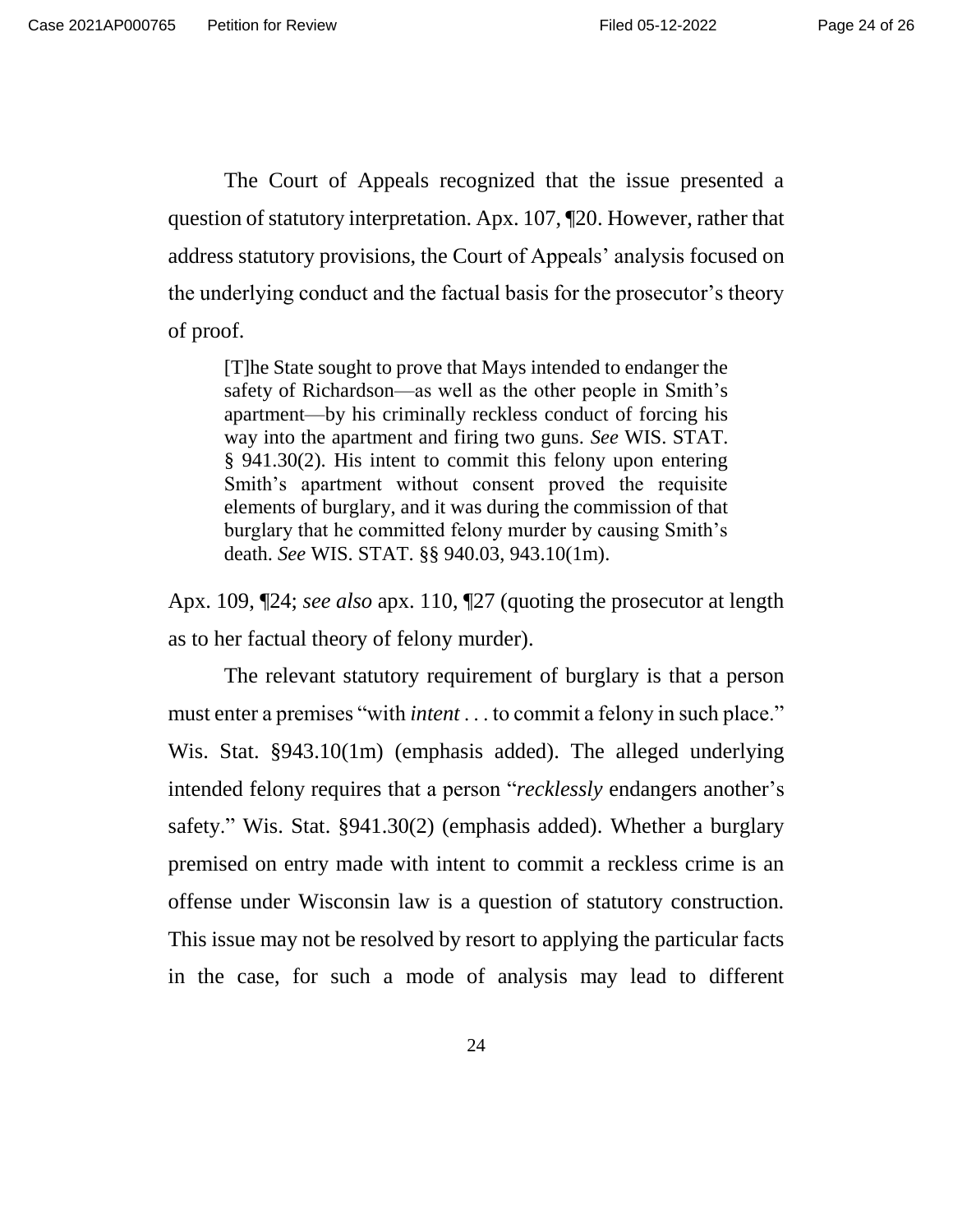conclusions based on different facts. For this reason, the analyses of the issue in the courts below are flawed. Mr. Mays prays that this Court accepts review to perform a proper analysis based upon construing the statutes.

## **CONCLUSION**

Defendant-appellant-petitioner Antonio Darnell Mays prays that the Supreme Court of Wisconsin accepts his case for review.

Respectfully Submitted:

Electronically signed by John T. Wasielewski

John T. Wasielewski Attorney for Antonio Darnell Mays

\_\_\_\_\_\_\_\_\_\_\_\_\_\_\_\_\_\_\_\_\_\_\_\_

# FORM AND LENGTH CERTIFICATION

I hereby certify that this petition for review complies with Wis. Stat. §809.62(4) with respect to form and length. This petition contains 5458 words.

> Electronically signed by John T. Wasielewski

John T. Wasielewski

\_\_\_\_\_\_\_\_\_\_\_\_\_\_\_\_\_\_\_\_\_\_\_\_\_